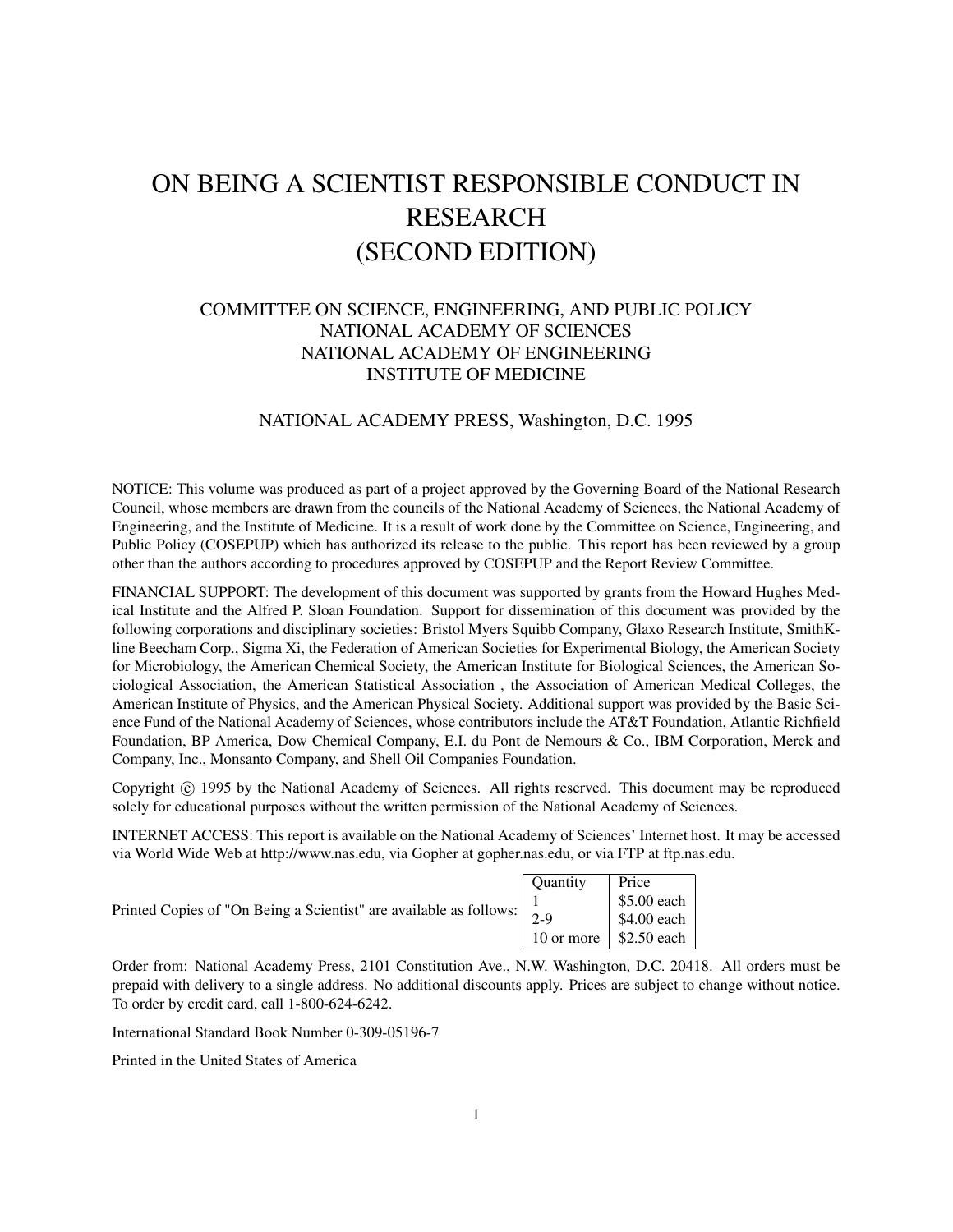#### COMMITTEE ON SCIENCE, ENGINEERING, AND PUBLIC POLICY

Phillip A. Griffiths (Chair), Director, Institute for Advanced Study

Robert McCormick Adams Secretary Emeritus, Smithsonian Institution

Bruce M. Alberts President, National Academy of Sciences

Elkan R. Blout Harkness Professor, Department of Biological Chemistry and Molecular Pharmacology, Harvard Medical School

Felix E. Browder University Professor, Department of Mathematics, Rutgers University

David R. Challoner, M.D. Vice President of Health Affairs, University of Florida

Albert F. Cotton Distinguished Professor of Chemistry (term ending 6/94)

Ellis B. Cowling Director, Southern Oxidants Study, School of Forest Resources, North Carolina State University

Bernard N. Fields, M.D. Adele Lehman Professor; Chairman, Department of Microbiology and Molecular Genetics, Harvard Medical School

Alexander H. Flax Senior Fellow, National Academy of Engineering

Ralph E. Gomory President, Alfred P. Sloan Foundation

Thomas D. Larson Consultant

Mary J. Osborn Head, Department of Microbiology, University of Connecticut Health Center

C. Kumar N. Patel Vice Chancellor, Research Programs, University of California, Los Angeles (term ending 6/94)

Phillip A. Sharp Head, Department of Biology, Center for Cancer Research, Massachusetts Institute of Technology

Kenneth I. Shine President, Institute of Medicine

Robert M. Solow Institute Professor, Department of Economics, Massachusetts Institute of Technology (term ending 6/94)

H. Guyford Stever Member, Carnegie Commission on Science and Technology (term ending 6/94)

Morris Tanenbaum Vice President, National Academy of Engineering

Robert M. White President, National Academy of Engineering

Lawrence E. McCray Executive Director

PRINCIPAL PROJECT STAFF Steve Olson, Consultant/Writer Deborah D. Stine, Project Director

The Committee on Science, Engineering and Public Policy (COSEUP) is a joint committee of the National Academy of Sciences, the National Academy of Engineering, and the Institute of Medicine. It includes members of the councils of all three bodies.

The National Academy of Sciences (NAS) is a private, nonprofit, self-perpetuating society of distinguished scholars engaged in scientific and engineering research, dedicated to the furtherance of science and technology and to their use for the general welfare. Upon the authority of the charter granted to it by the Congress in 1863, the Academy has a mandate that requires it to advise the federal government on scientific and technical matters. Dr. Bruce M. Alberts is the president of the NAS.

The National Academy of Engineering (NAE) was established in 1964, under the charter of the National Academy of Sciences, as a parallel organization of outstanding engineers. It is autonomous in its administration and in the selection of its members, sharing with the National Academy of Sciences the responsibility for advising the federal government. The National Academy of Engineering also sponsors engineering programs aimed at meeting national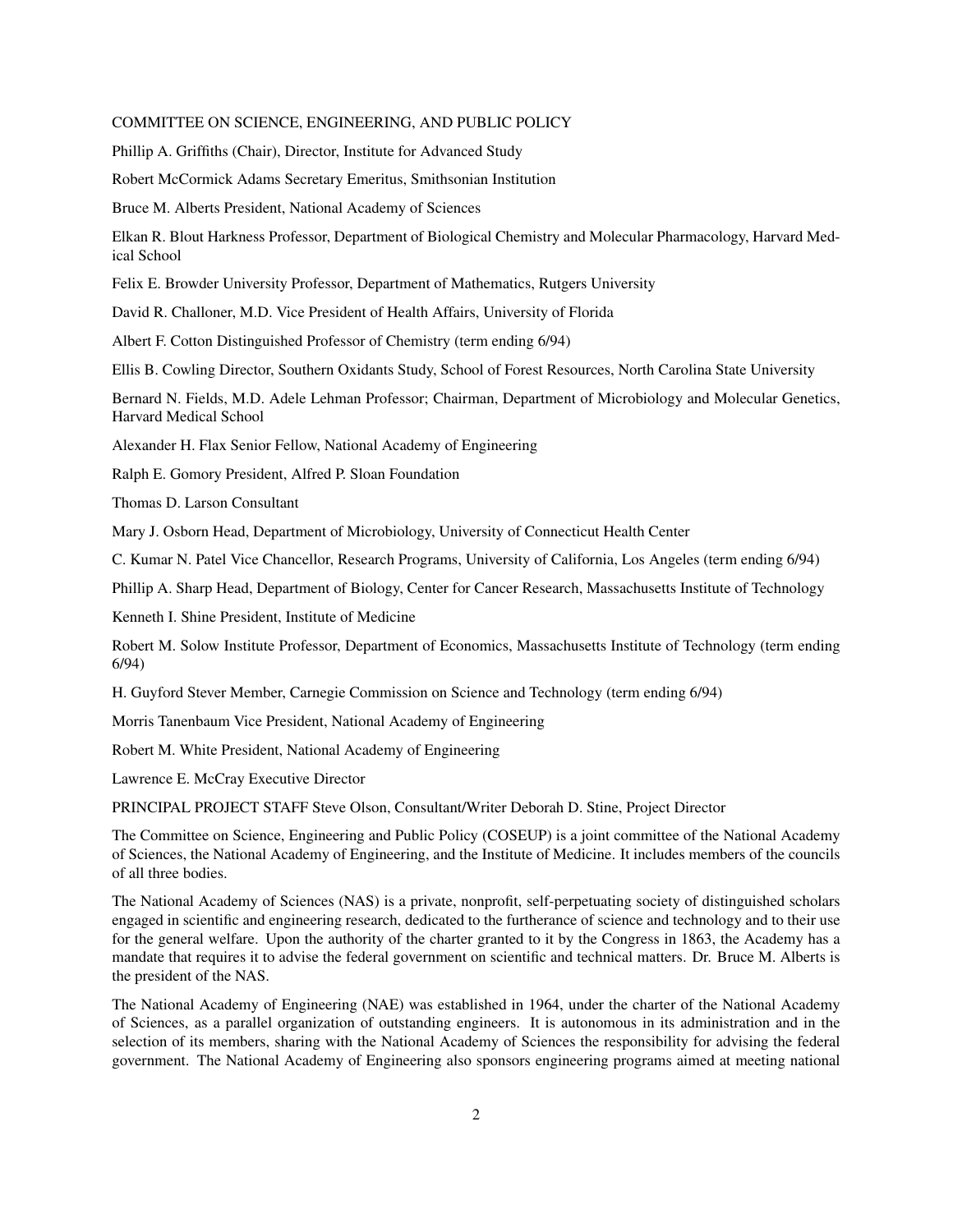needs, encourages education and research, and recognizes the superior achievements of engineers. Dr. Robert M. White is president of the NAE.

The Institute of Medicine (IOM) was established in 1970 by the National Academy of Sciences to secure the services of eminent members of appointed professions for the examination of policy matters pertaining to the health of the public. The Institute acts under the responsibility given to the National Academy of Sciences in 1863 by its charter to be an advisor to the federal government and, upon its own initiative, to study problems of medical care, research, and education. Dr. Kenneth I. Shine is president of the IOM.

### PREFACE

The scientific research enterprise, like other human activities, is built on a foundation of trust. Scientists trust that the results reported by others are valid. Society trusts that the results of research reflect an honest attempt by scientists to describe the world accurately and without bias. The level of trust that has characterized science and its relationship with society has contributed to a period of unparalleled scientific productivity. But this trust will endure only if the scientific community devotes itself to exemplifying and transmitting the values associated with ethical scientific conduct.

In the past, young scientists learned the ethics of research largely through informal means-by working with senior scientists and watching how they dealt with ethical questions. That tradition is still vitally important. But science has become so complex and so closely intertwined with society's needs that a more formal introduction to research ethics and the responsibilities that these commitments imply is also needed-an introduction that can supplement the informal lessons provided by research supervisors and mentors.

The original "On Being a Scientist," published by the National Academy of Sciences in 1989, was designed to meet that need. Written for beginning researchers, it sought to describe the ethical foundations of scientific practices and some of the personal and professional issues that researchers encounter in their work. It was meant to apply to all forms of research-whether in academic, industrial, or governmental settings-and to all scientific disciplines. Over 200,000 copies of the booklet were distributed to graduate and undergraduate science students. It continues to be used today in courses, seminars, and informal discussions.

Much has happened in the six years since "On Being a Scientist" first appeared. Research institutions and federal agencies have developed important new policies for dealing with behaviors that violate the ethical standards of science. A distinguished panel convened by the National Academies of Sciences and Engineering and the Institute of Medicine issued a major report on research conduct entitled Responsible Science: Ensuring the Integrity of the Research Process. Continued questions have reemphasized the importance of the ethical decisions that researchers must make.

To reflect the developments of the last six years, the National Academy complex is issuing this new version of "On Being a Scientist." This version incorporates new material from Responsible Science and other recent reports. It reflects suggestions from readers of the original booklet, from instructors who used the original booklet in their classes and seminars, and from graduate students and professors who critiqued drafts of the revision. This version of "On Being a Scientist" also includes a number of hypothetical scenarios, which have proved in recent years to provide an effective means of presenting research ethics. An appendix at the end of the booklet offers guidance in thinking about and discussing these scenarios, but the scenarios remain essentially open-ended. As is the case for the entire document, input from readers is welcomed.

Though "On Being a Scientist" is aimed primarily at graduate students and beginning researchers, its lessons apply to all scientists at all stages of their scientific careers. In particular, senior scientists have a special responsibility in upholding the highest standards for conduct, serving as role models for students and young scientists, designing educational programs, and responding to alleged violations of ethical norms. Senior scientists can themselves gain a new appreciation for the importance of ethical issues by discussing with their students what had previously been largely tacit knowledge. In the process, they help provide the leadership that is essential for high standards of conduct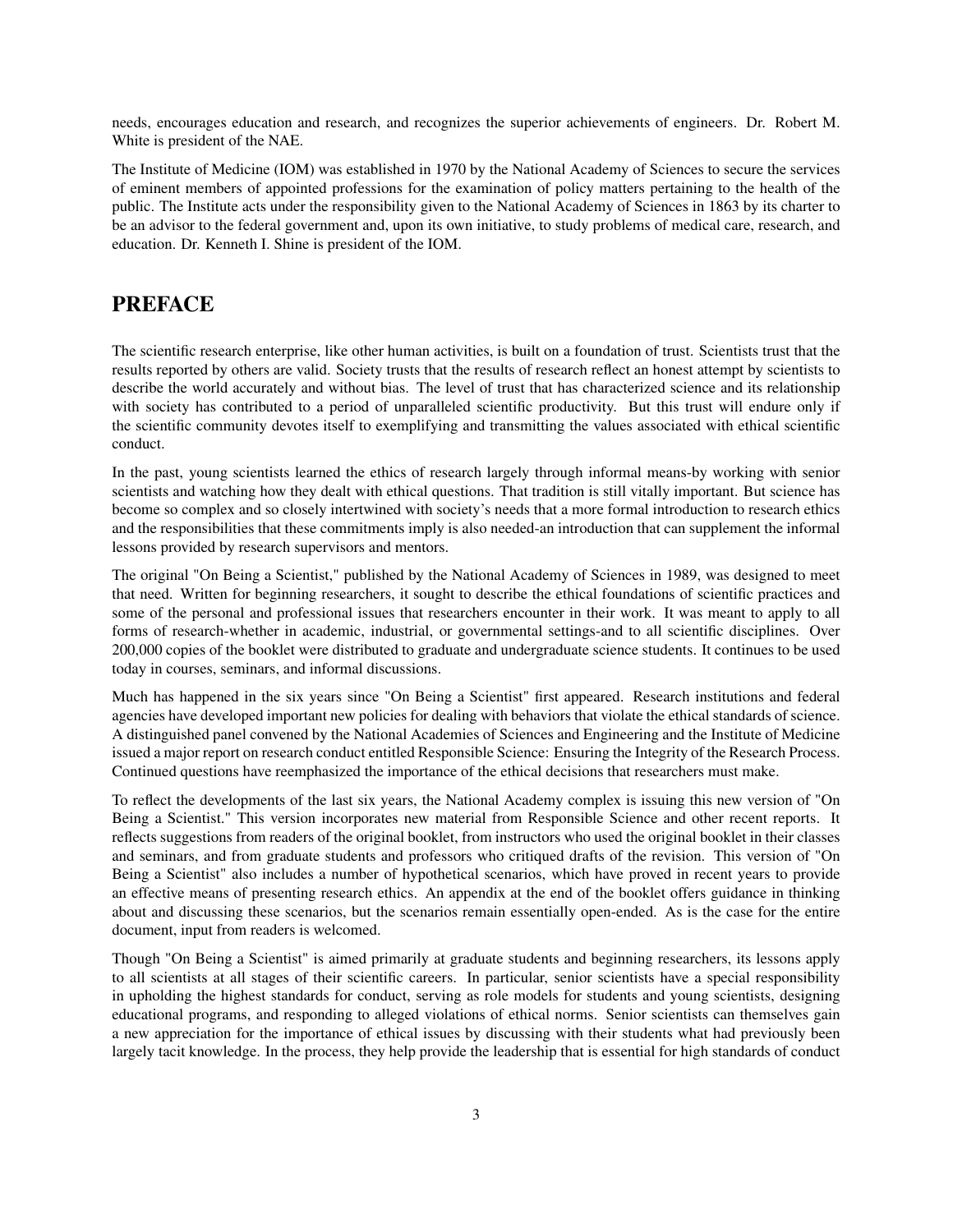to be maintained.

The original "On Being a Scientist" was produced under the auspices of the National Academy of Sciences by the Committee on the Conduct of Science, which consisted of Robert McCormick Adams, Francisco Ayala (chairman), Mary-Dell Chilton, Gerald Holton, David Hull, Kumar Patel, Frank Press, Michael Ruse, and Phillip Sharp. Several members of that committee were involved directly in the revision of the booklet, and the others were consulted during the revision and reviewed the resulting document.

This new version of the booklet was prepared under the auspices of the Committee on Science, Engineering, and Public Policy, which is a joint committee of the National Academies of Sciences and Engineering and the Institute of Medicine. The revision was overseen by a guidance group consisting of Robert McCormick Adams, David Challoner, Bernard Fields, Kumar Patel, Frank Press, and Phillip Sharp (group chairman).

The future of science depends on attracting outstanding young people to research-not only people of enormous energy and talent but people of strong character who will be tomorrow's leaders. It is incumbent on all scientists and all administrators of science to help provide a research environment that, through its adherence to high ethical standards and creative productivity, will attract and retain individuals of outstanding intellect and character to one of society's most important professions.

Bruce Alberts President, National Academy of Sciences Kenneth Shine President, Institute of Medicine Robert White President, National Academy of Engineering

### ACKNOWLEDGMENTS

The committee thanks the graduate students of Boston University, the Massachusetts Institute of Technology, and the University of California, Irvine, who participated in focus group sessions which provided invaluable feedback on earlier drafts of the document, as well as Charles Cantor, Frank Solomon, and F. Sherwood Rowland, who sponsored those sessions at the respective institutions.

In addition, the committee thanks a number of individuals who teach research ethics and provided guidance on earlier drafts as to the "teachability" of the document, especially: Joan Steitz, Caroline Whitbeck, Penny Gilmer, Michael Zigmond, Frank Solomon, and Indira Nair.

Finally, the committee thanks its able staff: Steve Olson, science writer, whose help in drafting this revision was invaluable; Deborah Stine, who managed the project and ran the focus groups on the document; and Jeffrey Peck and Patrick Sevcik, who provided administrative support at various stages.

# A NOTE ON USING THIS BOOKLET

This booklet makes the point that scientific knowledge is defined collectively through discussion and debate. Collective deliberation is also the best procedure to apply in using this booklet. Group discussion-whether in seminars, orientations, research settings, or informal settings-can demonstrate how different individuals would react in specific situations, often leading to conclusions that no one would have arrived at individually.

These observations apply with particular force to the hypothetical scenarios in this booklet. Each scenario concludes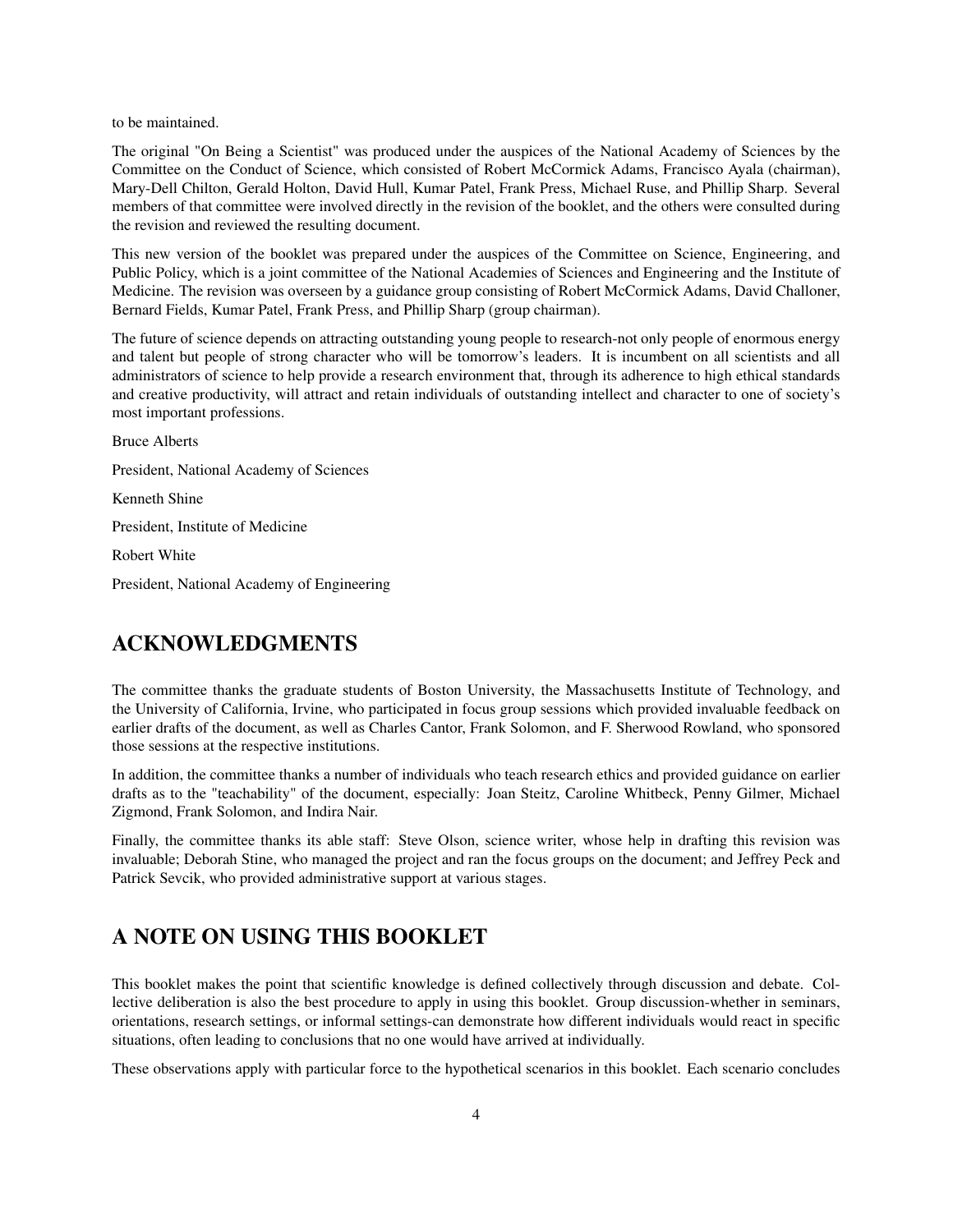with a series of questions, but these questions have many answers-some better, some worse-rather than a single right answer. An appendix at the end of this booklet examines specific issues involved in several of the scenarios as a way of suggesting possible topics for consideration and discussion.

This booklet has been prepared for use in many different settings, including:

- Classes on research ethics
- Classes on research methods or statistics
- Classes on the history, sociology, or philosophy of science
- Seminars to discuss research practices or results
- Meetings sponsored by scientific societies on a local, regional, or national level
- Meetings held to develop ethics policies or guidelines for a specific laboratory or institution
- Orientation sessions
- Journal clubs

A useful format in any of these situations is to have a panel discussion involving three or four researchers who are at different stages of their careers-for example, a graduate student, a postdoctoral fellow, a junior faculty member, and a senior faculty member. Such panels can identify the ambiguities in a problem situation, devise ways to get the information needed to resolve the ambiguities, and demonstrate the full range of perspectives that are involved in ethical deliberations. They can also show how institutional policies and resources can influence an individual's response to a given situation, which will emphasize the importance for all researchers to know what those institutional policies and resources are.

Finally, discussion of these issues with a broad range of researchers can demonstrate that research ethics is not a complete and finalized body of knowledge. These issues are still being discussed, explored, and debated, and all researchers have a responsibility to move the discussion forward.

# INTRODUCTION

The geneticist Barbara McClintock once said of her research, "I was just so interested in what I was doing I could hardly wait to get up in the morning and get at it. One of my friends, a geneticist, said I was a child, because only children can't wait to get up in the morning to get at what they want to do."

Anyone who has experienced the childlike wonder evoked by observing or understanding something that no one has ever observed or understood before will recognize McClintock's enthusiasm. The pursuit of that experience is one of the forces that keep researchers rooted to their laboratory benches, climbing through the undergrowth of a sweltering jungle, or following the threads of a difficult theoretical problem. To succeed in research is a personal triumph that earns and deserves individual recognition. But it is also a communal achievement, for in learning something new the discoverer both draws on and contributes to the body of knowledge held in common by all scientists.

Scientific research offers many other satisfactions in addition to the exhilaration of discovery. Researchers have the opportunity to associate with colleagues who have made important contributions to human knowledge, with peers who think deeply and care passionately about subjects of common interest, and with students who can be counted on to challenge assumptions. With many important developments occurring in areas where disciplines overlap, scientists have many opportunities to work with different people, explore new fields, and broaden their expertise. Researchers often have considerable freedom both in choosing what to investigate and in deciding how to organize their professional and personal lives. They are part of a community based on ideals of trust and freedom, where hard work and achievement are recognized as deserving the highest rewards. And their work can have a direct and immediate impact on society, which ensures that the public will have an interest in the findings and implications of research.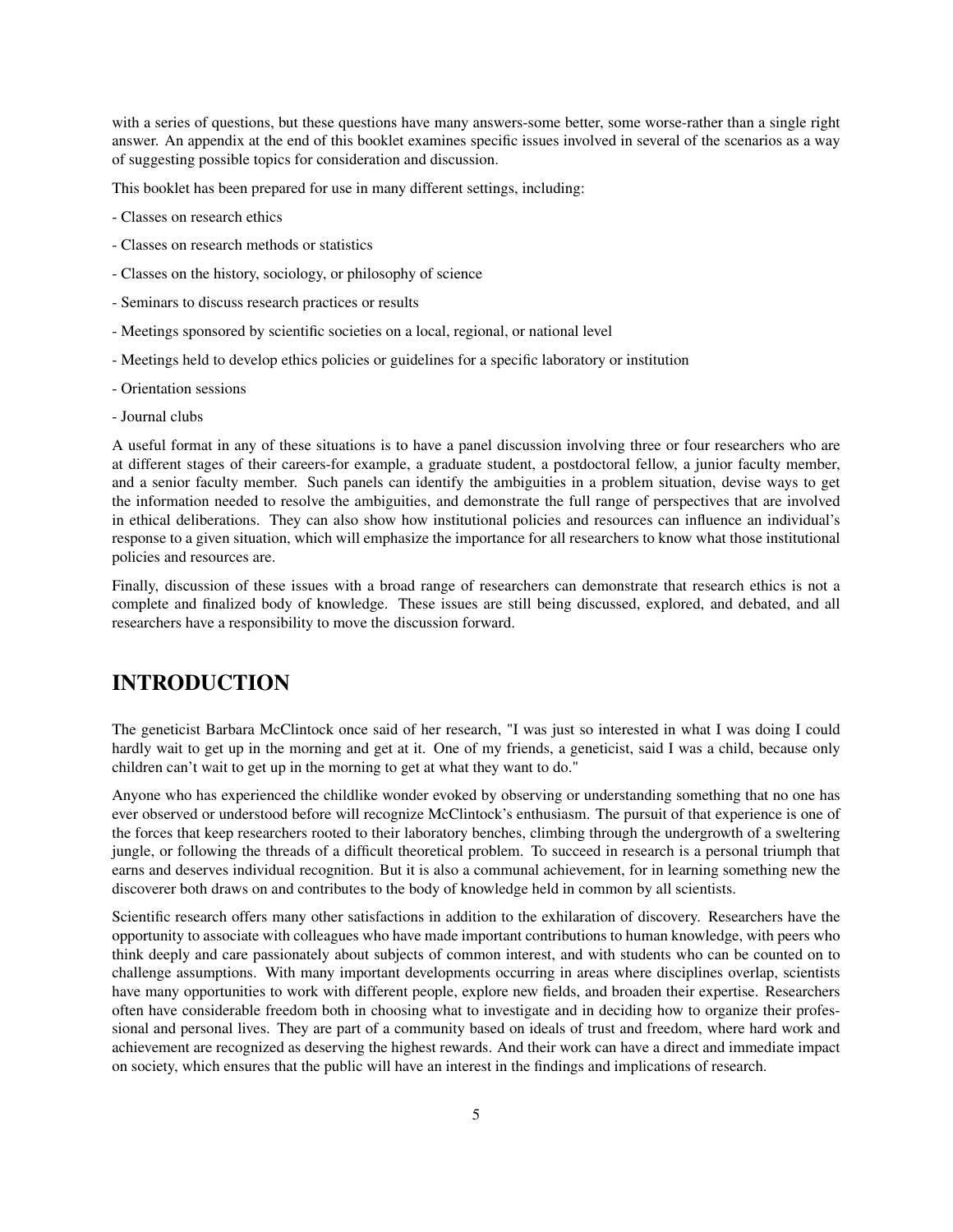Research can entail frustrations and disappointments as well as satisfactions. An experiment may fail because of poor design, technical complications, or the sheer intractability of nature. A favored hypothesis may turn out to be incorrect after consuming months of effort. Colleagues may disagree over the validity of experimental data, the interpretation of results, or credit for work done. Difficulties such as these are virtually impossible to avoid in science. They can strain the composure of the beginning and senior scientist alike. Yet struggling with them can also be a spur to important progress.

Scientific progress and changes in the relationship between science and society are creating new challenges for the scientific community. The numbers of trained researchers and exciting research opportunities have grown faster than have available financial resources, which has increased the pressure on the research system and on individual scientists. Research endeavors are becoming larger, more complex, and more expensive, creating new kinds of situations and relationships among researchers. The conduct of research is more closely monitored and regulated than it was in the past. The part played by science in society has become more prominent and more complex, with consequences that are both invigorating and stressful.

To nonscientists, the rich interplay of competition, elation, frustration, and cooperation at the frontiers of scientific research seems paradoxical. Science results in knowledge that is often presented as being fixed and universal. Yet scientific knowledge obviously emerges from a process that is intensely human, a process indelibly shaped by human virtues, values, and limitations and by societal contexts. How is the limited, sometimes fallible, work of individual scientists converted into the enduring edifice of scientific knowledge?

The answer lies partly in the relationship between human knowledge and the physical world. Science has progressed through a uniquely productive marriage of human creativity and hard-nosed skepticism, of openness to new scientific contributions and persistent questioning of those contributions and the existing scientific consensus. Based on their observations and their ideas about the world, researchers make new observations and develop new ideas that seem to describe the physical, biological, or social world more accurately or completely. Scientists engaged in applied research may have more utilitarian aims, such as improving the reliability of a semiconductor chip. But the ultimate effect of their work is the same: they are able to make claims about the world that are subject to empirical tests.

The empirical objectivity of scientific claims is not the whole story, however. As will be described in a moment, the reliability of scientific knowledge also derives partly from the interactions among scientists themselves. In engaging in these social interactions, researchers must call on much more than just their scientific understanding of the world. They must also be able to convince a community of peers of the correctness of their concepts, which requires a fine understanding of the methods, techniques, and social conventions of science.

By considering many of the hard decisions that researchers make in the course of their work, this booklet examines both the epistemological and social dimensions of scientific research. It looks at such questions as: How should anomalous data be treated? How do values influence research? How should credit for scientific accomplishments be allocated? What are the borderlines between honest error, negligent error, and misconduct in science?

These questions are of interest to more than just the scientific community. As the influence of scientific knowledge has grown throughout society, nonscientists have acquired a greater interest in assessing the validity of the claims of science. With science becoming an increasingly important social institution, scientists have become more accountable to the broader society that expects to benefit from their work.

# THE SOCIAL FOUNDATIONS OF SCIENCE

Throughout the history of science, philosophers and scientists have sought to describe a single systematic procedure that can be used to generate scientific knowledge, but they have never been completely successful. The practice of science is too multifaceted and its practitioners are too diverse to be captured in a single overarching description. Researchers collect and analyze data, develop hypotheses, replicate and extend earlier work, communicate their results with others, review and critique the results of their peers, train and supervise associates and students, and otherwise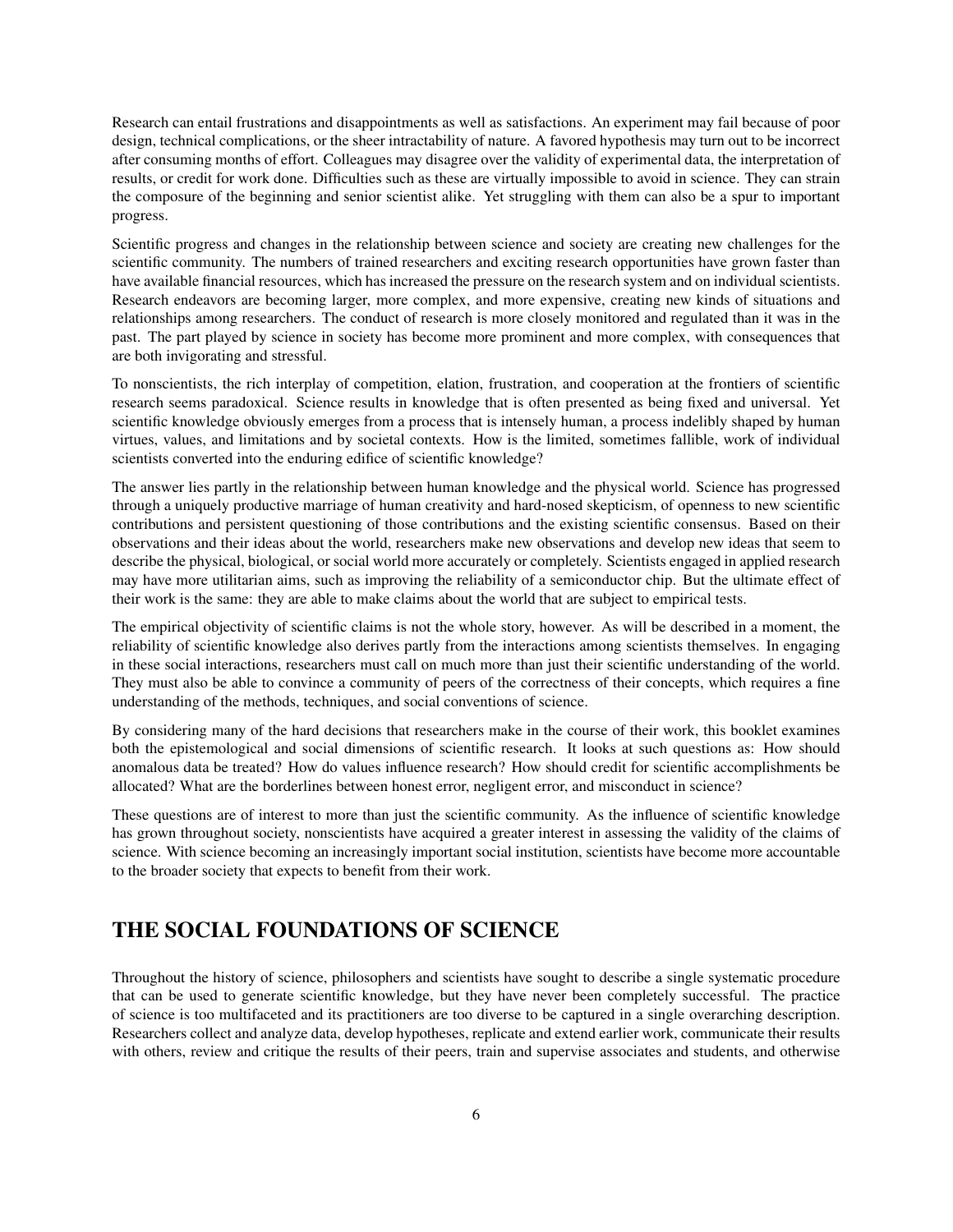engage in the life of the scientific community.

Science is also far from a self-contained or self- sufficient enterprise. Technological developments critically influence science, as when a new device, such as a telescope, microscope, rocket, or computer, opens up whole new areas of inquiry. Societal forces also affect the directions of research, greatly complicating descriptions of scientific progress.

Another factor that confounds analyses of the scientific process is the tangled relationship between individual knowledge and social knowledge in science. At the heart of the scientific experience is individual insight into the workings of nature. Many of the outstanding achievements in the history of science grew out of the struggles and successes of individual scientists who were seeking to make sense of the world.

At the same time, science is inherently a social enterprise-in sharp contrast to a popular stereotype of science as a lonely, isolated search for the truth. With few exceptions, scientific research cannot be done without drawing on the work of others or collaborating with others. It inevitably takes place within a broad social and historical context, which gives substance, direction, and ultimately meaning to the work of individual scientists.

The object of research is to extend human knowledge of the physical, biological, or social world beyond what is already known. But an individual's knowledge properly enters the domain of science only after it is presented to others in such a fashion that they can independently judge its validity. This process occurs in many different ways. Researchers talk to their colleagues and supervisors in laboratories, in hallways, and over the telephone. They trade data and speculations over computer networks. They give presentations at seminars and conferences. They write up their results and send them to scientific journals, which in turn send the papers to be scrutinized by reviewers. After a paper is published or a finding is presented, it is judged by other scientists in the context of what they already know from other sources. Throughout this continuum of discussion and deliberation the ideas of individuals are collectively judged, sorted, and selectively incorporated into the consensual but ever evolving scientific worldview. In the process, individual knowledge is gradually converted into generally accepted knowledge.

This ongoing process of review and revision is critically important. It minimizes the influence of individual subjectivity by requiring that research results be accepted by other scientists. It also is a powerful inducement for researchers to be critical of their own conclusions because they know that their objective must be to try to convince their ablest colleagues.

The social mechanisms of science do more than validate what comes to be known as scientific knowledge. They also help generate and sustain the body of experimental techniques, social conventions, and other "methods" that scientists use in doing and reporting research. Some of these methods are permanent features of science; others evolve over time or vary from discipline to discipline. Because they reflect socially accepted standards in science, their application is a key element of responsible scientific practice.

"Scientists are people of very dissimilar temperaments doing different things in very different ways. Among scientists are collectors, classifiers and compulsive tidiers-up; many are detectives by temperament and many are explorers; some are artists and others artisans. There are poet-scientists and philosopher-scientists and even a few mystics."

- Peter Medawar. Pluto's Republic, Oxford University Press, New York, 1982, p. 116.

# EXPERIMENTAL TECHNIQUES AND THE TREATMENT OF DATA

One goal of methods is to facilitate the independent verification of scientific observations. Thus, many experimental techniques-such as statistical tests of significance, double-blind trials, or proper phrasing of questions on surveys-have been designed to minimize the influence of individual bias in research. By adhering to these techniques, researchers produce results that others can more easily reproduce, which promotes the acceptance of those results into the scientific consensus.

If research in a given area does not use generally accepted methods, other scientists will be less likely to accept the results. This was one of several reasons why many scientists reacted negatively to the initial reports of cold fusion in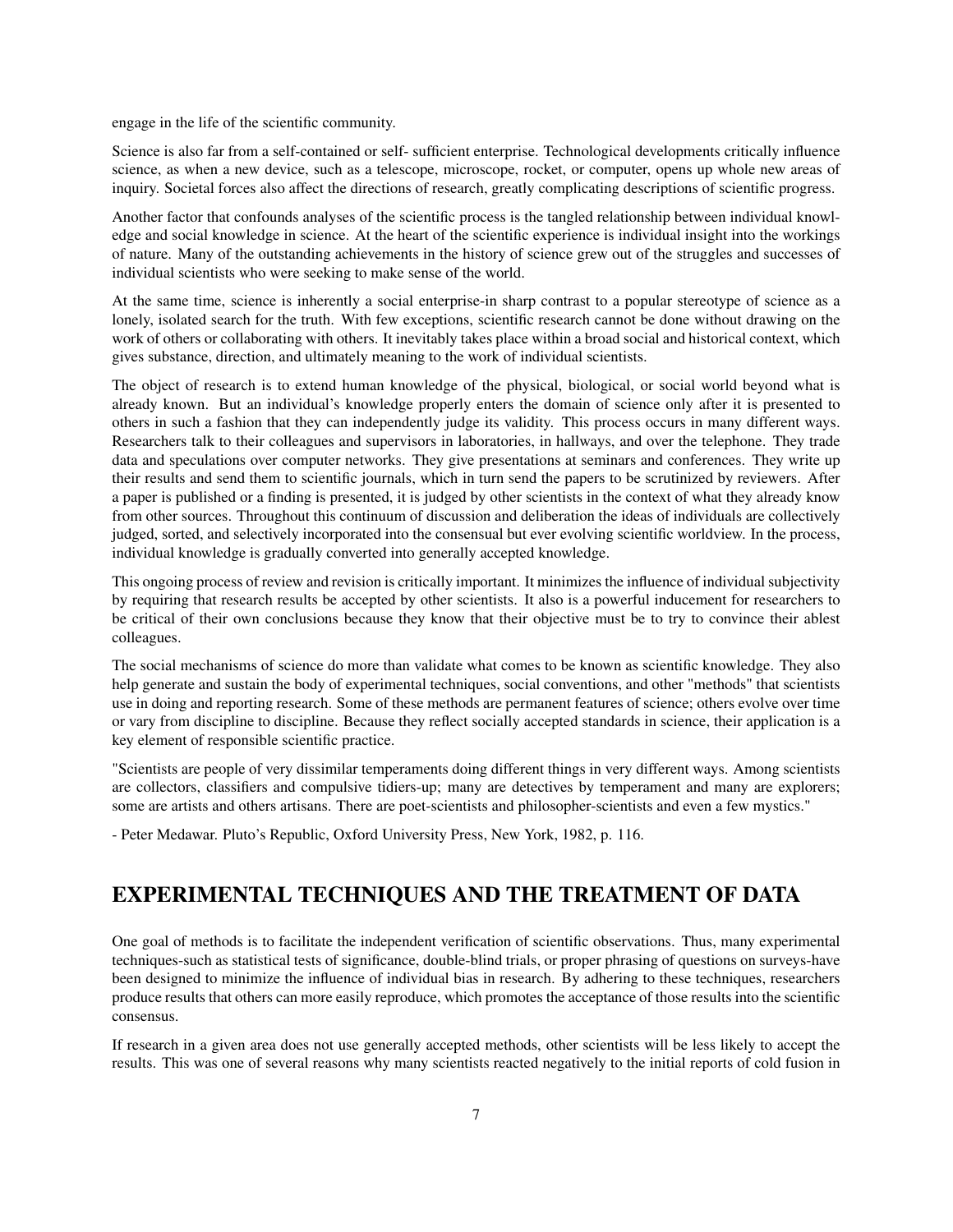the late 1980s. The claims were so physically implausible that they required extraordinary proof. But the experiments were not initially presented in such a way that other investigators could corroborate or disprove them. When the experimental techniques became widely known and were replicated, belief in cold fusion quickly faded.

In some cases the methods used to arrive at scientific knowledge are not very well defined. Consider the problem of distinguishing the "facts" at the forefront of a given area of science. In such circumstances experimental techniques are often pushed to the limit, the signal is difficult to separate from the noise, unknown sources of error abound, and even the question to be answered is not well defined. In such an uncertain and fluid situation, picking out reliable data from a mass of confusing and sometimes contradictory observations can be extremely difficult.

In this stage of an investigation, researchers have to be extremely clear, both to themselves and to others, about the methods being used to gather and analyze data. Other scientists will be judging not only the validity of the data but also the validity and accuracy of the methods used to derive those data. The development of new methods can be a controversial process, as scientists seek to determine whether a given method can serve as a reliable source of new information. If someone is not forthcoming about the procedures used to derive a new result, the validation of that result by others will be hampered.

Methods are important in science, but like scientific knowledge itself, they are not infallible. As they evolve over time, better methods supersede less powerful or less acceptable ones. Methods and scientific knowledge thus progress in parallel, with each area of knowledge contributing to the other.

A good example of the fallibility of methods occurred in astronomy in the early part of the twentieth century. One of the most ardent debates in astronomy at that time concerned the nature of what were then known as spiral nebulaediffuse pinwheels of light that powerful telescopes revealed to be quite common in the night sky. Some astronomers thought that these nebulae were spiral galaxies like the Milky Way at such great distances from the earth that individual stars could not be distinguished. Others believed that they were clouds of gas within our own galaxy.

One astronomer who thought that spiral nebulae were within the Milky Way, Adriaan van Maanen of the Mount Wilson Observatory, sought to resolve the issue by comparing photographs of the nebulae taken several years apart. After making a series of painstaking measurements, van Maanen announced that he had found roughly consistent unwinding motions in the nebulae. The detection of such motions indicated that the spirals had to be within the Milky Way, since motions would be impossible to detect in distant objects.

Van Maanen's reputation caused many astronomers to accept a galactic location for the nebulae. A few years later, however, van Maanen's colleague Edwin Hubble, using the new 100-inch telescope at Mount Wilson, conclusively demonstrated that the nebulae were in fact distant galaxies; van Maanen's observations had to be wrong. Studies of van Maanen's procedures have not revealed any intentional misrepresentation or sources of systematic error. Rather, he was working at the limits of observational accuracy, and his expectations influenced his measurements.

Though van Maanen turned out to be wrong, he was not ethically at fault. He was using methods that were accepted by the astronomical community as the best available at the time, and his results were accepted by most astronomers. But in hindsight he relied on a technique so susceptible to observer effects that even a careful investigator could be misled.

The fallibility of methods is a valuable reminder of the importance of skepticism in science. Scientific knowledge and scientific methods, whether old or new, must be continually scrutinized for possible errors. Such skepticism can conflict with other important features of science, such as the need for creativity and for conviction in arguing a given position. But organized and searching skepticism as well as an openness to new ideas are essential to guard against the intrusion of dogma or collective bias into scientific results.

#### SCENARIO: THE SELECTION OF DATA

Deborah, a third-year graduate student, and Kathleen, a postdoc, have made a series of measurements on a new experimental semiconductor material using an expensive neutron source at a national laboratory. When they get back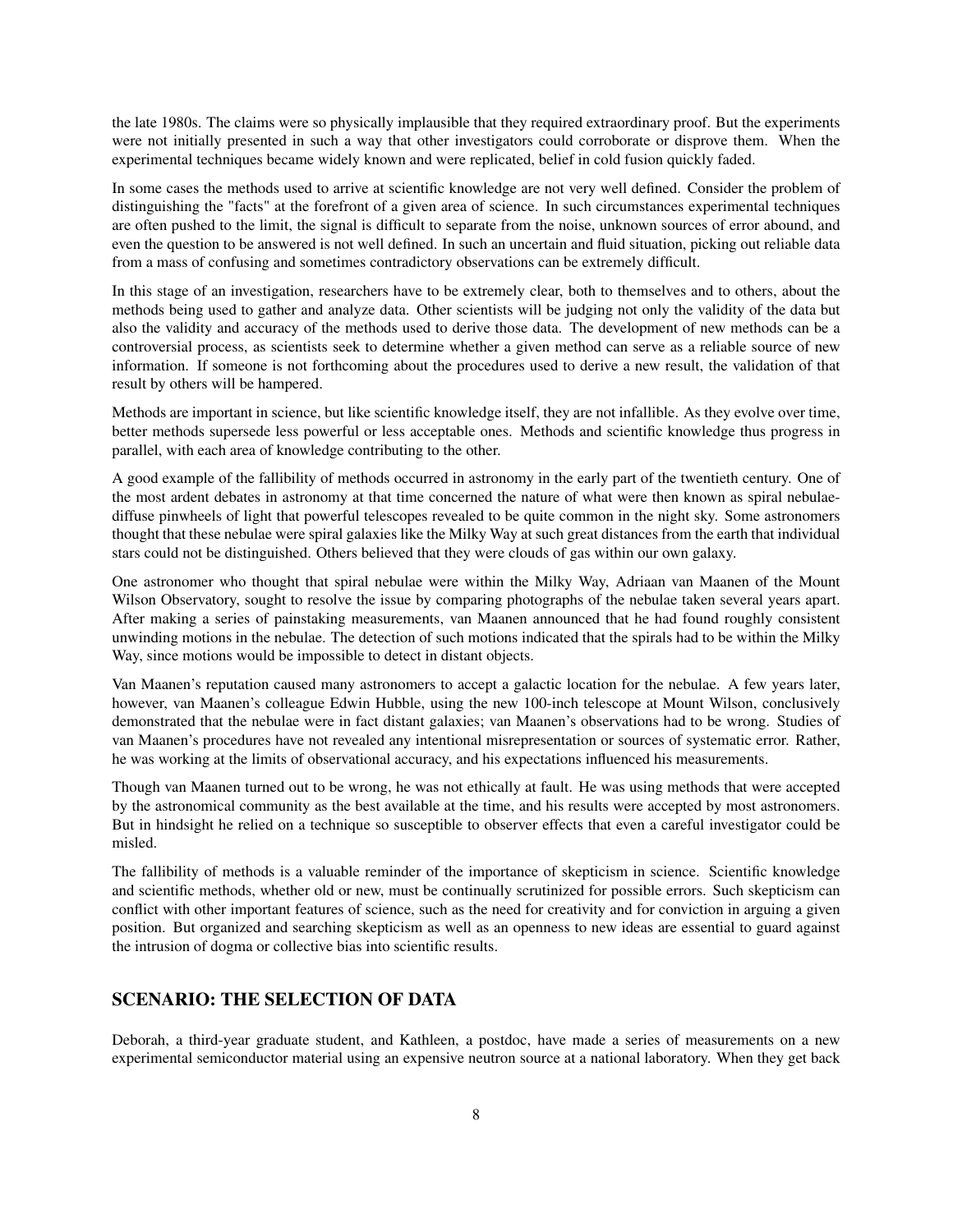to their own laboratory and examine the data, they get the following data points (see Figure 1). A newly proposed theory predicts results indicated by the curve.



Figure 1: GIF file for selection of data.

During the measurements at the national laboratory, Deborah and Kathleen observed that there were power fluctuations they could not control or predict. Furthermore, they discussed their work with another group doing similar experiments, and they knew that the other group had gotten results confirming the theoretical prediction and was writing a manuscript describing their results.

In writing up their own results for publication, Kathleen suggests dropping the two anomalous data points near the abscissa (the solid squares) from the published graph and from a statistical analysis. She proposes that the existence of the data points be mentioned in the paper as possibly due to power fluctuations and being outside the expected standard deviation calculated from the remaining data points. "These two runs," she argues to Deborah, "were obviously wrong."

1. How should the data from the two suspected runs be handled?

2. Should the data be included in tests of statistical significance and why?

3. What other sources of information, in addition to their faculty advisor, can Deborah and Kathleen use to help decide?

### VALUES IN SCIENCE

Scientists bring more than just a toolbox of techniques to their work. Scientist must also make complex decisions about the interpretation of data, about which problems to pursue, and about when to conclude an experiment. They have to decide the best ways to work with others and exchange information. Taken together, these matters of judgment contribute greatly to the craft of science, and the character of a person's individual decisions helps determine that person's scientific style (as well as, on occasion, the impact of that person's work).

Much of the knowledge and skill needed to make good decisions in science is learned through personal experience and interactions with other scientists. But some of this ability is hard to teach or even describe. Many of the intangible influences on scientific discovery-curiosity, intuition, creativity-largely defy rational analysis, yet they are among the tools that scientists bring to their work.

When judgment is recognized as a scientific tool, it is easier to see how science can be influenced by values. Consider, for example, the way people judge between competing hypotheses. In a given area of science, several different explanations may account for the available facts equally well, with each suggesting an alternate route for further research. How do researchers pick among them?

Scientists and philosophers have proposed several criteria by which promising scientific hypotheses can be distinguished from less fruitful ones. Hypotheses should be internally consistent so that they do not generate contradictory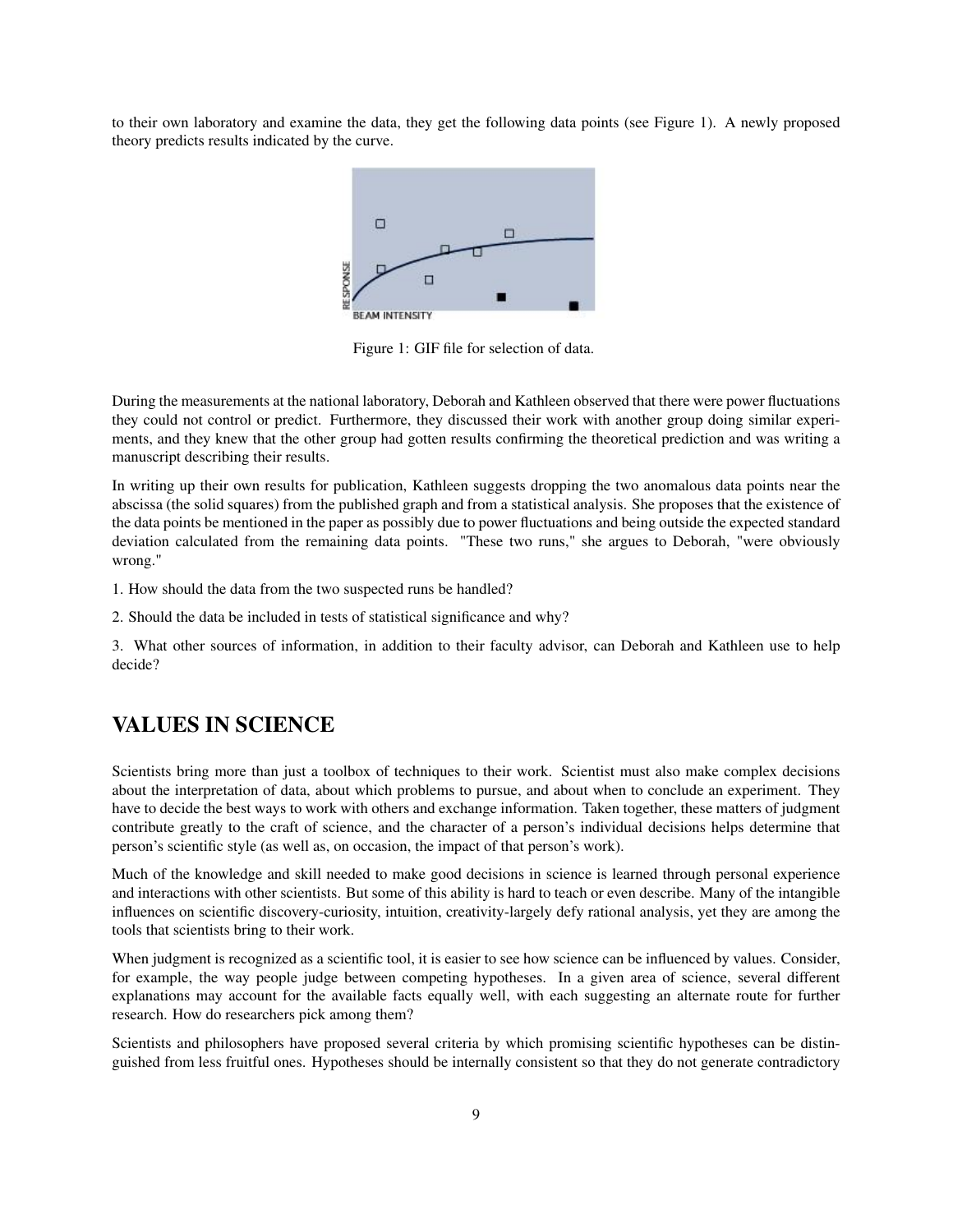conclusions. Their ability to provide accurate experimental predictions, sometimes in areas far removed from the original domain of the hypothesis, is viewed with great favor. With disciplines in which experimentation is less straightforward, such as geology, astronomy, or many of the social sciences, good hypotheses should be able to unify disparate observations. Also highly prized are simplicity and its more refined cousin, elegance.

Other kinds of values also come into play in science. Historians, sociologists, and other students of science have shown that social and personal beliefs-including philosophical, thematic, religious, cultural, political, and economic beliefs-can shape scientific judgment in fundamental ways. For example, Einstein's rejection of quantum mechanics as an irreducible description of nature-summarized in his insistence that "God does not play dice"-seems to have been based largely on an aesthetic conviction that the physical universe could not contain such an inherent component of randomness. The nineteenth-century geologist Charles Lyell, who championed the idea that geological change occurs incrementally rather than catastrophically, may have been influenced as much by his religious views as by his geological observations. He favored the notion of a God who is an unmoved mover and does not intervene in His creation. Such a God, thought Lyell, would produce a world in which the same causes and effects keep cycling eternally, producing a uniform geological history.

Does holding such values harm a person's science? In some cases the answer has to be "yes." The history of science offers a number of episodes in which social or personal beliefs distorted the work of researchers. The field of eugenics used the techniques of science to try to demonstrate the inferiority of certain races. The ideological rejection of Mendelian genetics in the Soviet Union beginning in the 1930s crippled Soviet biology for decades.

Despite such cautionary episodes, it is clear that values cannot-and should not-be separated from science. The desire to do good work is a human value. So is the conviction that standards of honesty and objectivity need to be maintained. The belief that the universe is simple and coherent has led to great advances in science. If researchers did not believe that the world can be described in terms of a relatively small number of fundamental principles, science would amount to no more than organized observation. Religious convictions about the nature of the universe have also led to important scientific insights, as in the case of Lyell discussed above.

The empirical link between scientific knowledge and the physical, biological, and social world constrains the influence of values in science. Researchers are continually testing their theories about the world against observations. If hypotheses do not accord with observations, they will eventually fall from favor (though scientists may hold on to a hypothesis even in the face of some conflicting evidence since sometimes it is the evidence rather than the hypothesis that is mistaken).

The social mechanisms of science also help eliminate distorting effects that personal values might have. They subject scientific claims to the process of collective validation, applying different perspectives to the same body of observations and hypotheses.

The challenge for individual scientists is to acknowledge and try to understand the suppositions and beliefs that lie behind their own work so that they can use that self-knowledge to advance their work. Such self-examination can be informed by study in many areas outside of science, including history, philosophy, sociology, literature, art, religion, and ethics. If narrow specialization and a single-minded focus on a single activity keep a researcher from developing the perspective and fine sense of discrimination needed to apply values in science, that person's work can suffer.

#### CASE STUDY: POLYWATER AND THE ROLE OF SKEPTICISM

The case of polywater demonstrates how the desire to believe in a new phenomenon can sometimes overpower the demand for solid, well-controlled evidence. In 1966 the Soviet scientist Boris Valdimirovich Derjaguin lectured in England on a new form of water that he claimed had been discovered by another Soviet scientist, N. N. Fedyakin. Formed by heating water and letting it condense in quartz capillaries, this "anomalous water," as it was originally called, had a density higher than normal water, a viscosity 15 times that of normal water, a boiling point higher than 100 degrees Centigrade, and a freezing point lower than zero degrees.

Over the next several years, hundreds of papers appeared in the scientific literature describing the properties of what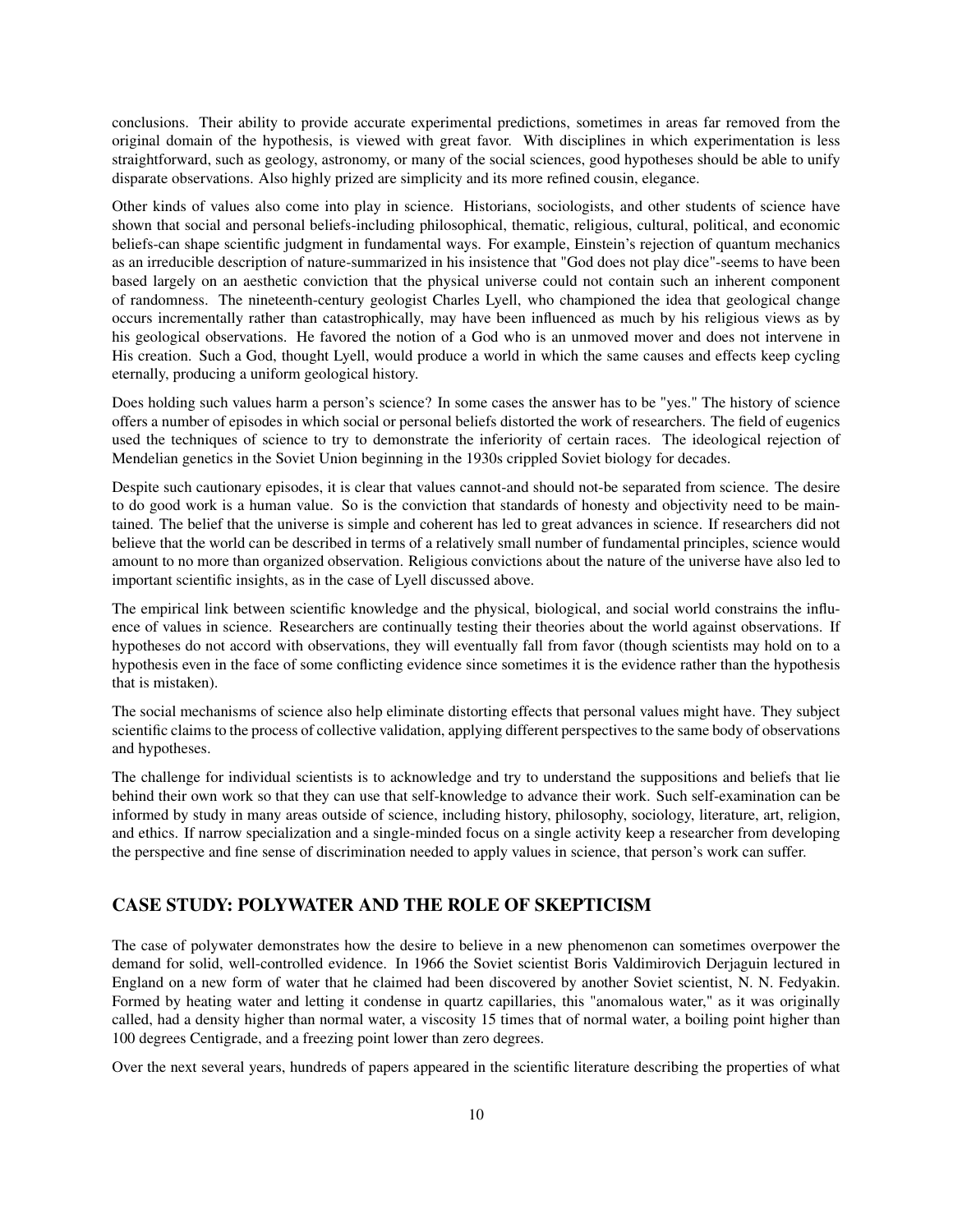soon came to be known as polywater. Theorists developed models, supported by some experimental measurements, in which strong hydrogen bonds were causing water to polymerize. Some even warned that if polywater escaped from the laboratory, it could autocatalytically polymerize all of the world's water.

Then the case for polywater began to crumble. Because polywater could only be formed in minuscule capillaries, very little was available for analysis. When small samples were analyzed, polywater proved to be contaminated with a variety of other substances, from silicon to phospholipids. Electron microscopy revealed that polywater actually consisted of finely divided particulate matter suspended in ordinary water.

Gradually, the scientists who had described the properties of polywater admitted that it did not exist. They had been misled by poorly controlled experiments and problems with experimental procedures. As the problems were resolved and experiments gained better controls, evidence for the existence of polywater disappeared.

# CONFLICTS OF INTEREST

Sometimes values conflict. For example, a particular circumstance might compromise-or appear to compromiseprofessional judgments. Maybe a researcher has a financial interest in a particular company, which might create a bias in scientific decisions affecting the future of that company (as might be the case if a researcher with stock in a company were paid to determine the usefulness of a new device produced by the company). Or a scientist might receive a manuscript or proposal to review that discusses work similar to but a step ahead of that being done by the reviewer. These are difficult situations that require trade-offs and hard choices, and the scientific community is still debating what is and is not proper when many of these situations arise.

Virtually all institutions that conduct research now have policies and procedures for managing conflicts of interest. In addition, many editors of scientific journals have established explicit policies regarding conflicts of interest. These policies and procedures are designed to protect the integrity of the scientific process, the missions of the institutions, the investment of stakeholders in institutions (including the investments of parents and students in universities), and public confidence in the integrity of research.

Disclosure of conflicts of interest subjects these concerns to the same social mechanisms that are so effective elsewhere in society. In some cases it may only be necessary for a researcher to inform a journal editor of a potential conflict of interest, leaving it for the editor to decide what action is necessary. In other cases careful monitoring of research activities can allow important research with a potential conflict of interest to go forward while protecting the integrity of the institution and of science. In any of these cases the intent is to involve outside monitors or otherwise create checks to reduce the possibility that bias will enter into science.

#### SCENARIO: A CONFLICT OF INTEREST

John, a third-year graduate student, is participating in a department-wide seminar where students, postdocs, and faculty members discuss work in progress. An assistant professor prefaces her comments by saying that the work she is about to discuss is sponsored by both a federal grant and a biotechnology firm for which she consults. In the course of the talk John realizes that he has been working on a technique that could make a major contribution to the work being discussed. But his faculty advisor consults for a different, and competing, biotechnology firm.

1. How should John participate in this seminar?

2. What, if anything, should he say to his advisor-and when?

3. What implications does this case raise for the traditional openness and sharing of data, materials, and findings that have characterized modern science?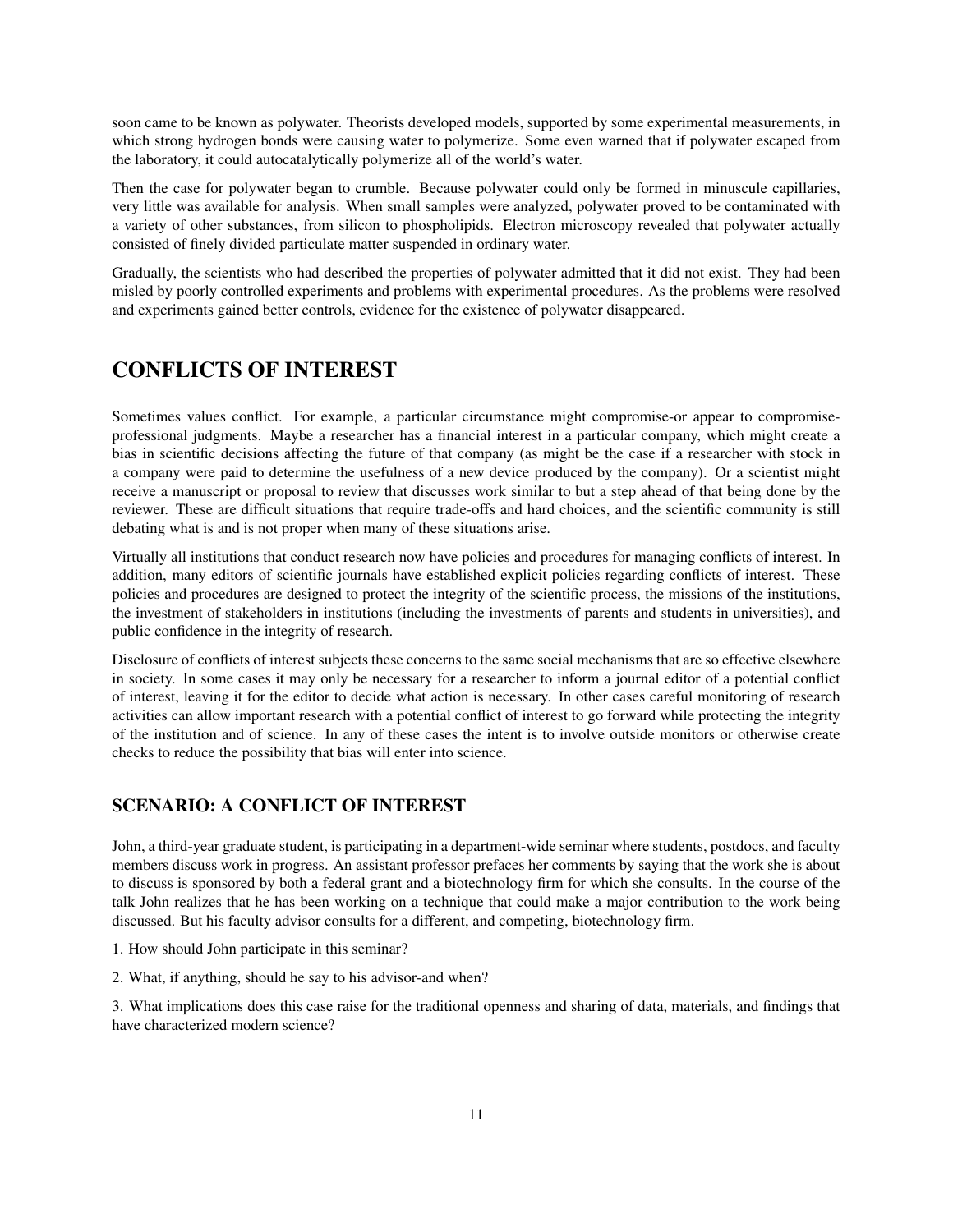#### SCENARIO: INDUSTRIAL SPONSORSHIP OF ACADEMIC RESEARCH

Sandra was excited about being accepted as a graduate student in the laboratory of Dr. Frederick, a leading scholar in the field, and she embarked on her assigned research project eagerly. But after a few months she began to have misgivings. Though part of Dr. Frederick's work was supported by federal grants, the project on which she was working was totally supported by a grant from a single company. She had known this before coming to the lab and had not thought it would be a problem. But she had not known that Dr. Frederick also had a major consulting agreement with the company. She also heard from other graduate students that when it came time to publish her work, any paper would be subject to review by the company to determine if any of her work was patentable.

- 1. What are the advantages and disadvantages of Sandra doing research sponsored entirely by a single company?
- 2. How can she address the specific misgivings she has about her research?
- 3. If Sandra wishes to discuss her qualms with someone at her university, to whom should she turn?

# PUBLICATION AND OPENNESS

Science is not an individual experience. It is shared knowledge based on a common understanding of some aspect of the physical or social world. For that reason, the social conventions of science play an important role in establishing the reliability of scientific knowledge. If these conventions are disrupted, the quality of science can suffer.

Many of the social conventions that have proven so effective in science arose during the birth of modern science in the latter half of the seventeenth century. At that time, many scientists sought to keep their work secret so that others could not claim it as their own. Prominent figures of the time, including Isaac Newton, were loathe to convey news of their discoveries for fear that someone else would claim priority-a fear that was frequently realized.

The solution to the problem of making new discoveries public while assuring their author's credit was worked out by Henry Oldenburg, the secretary of the Royal Society of London. He won over scientists by guaranteeing rapid publication in the society's Philosophical Transactions as well as the official support of the society if the author's priority was brought into question. Oldenburg also pioneered the practice of sending submitted manuscripts to experts who could judge their quality. Out of these innovations rose both the modern scientific journal and the practice of peer review.

The continued importance of publication in learned journals accounts for the convention that the first to publish a view or finding, not the first to discover it, tends to get most of the credit for the discovery. Once results are published, they can be freely used by other researchers to extend knowledge. But until the results become common knowledge, people who use them are obliged to recognize the discoverer through citations. In this way scientists are rewarded through peer recognition for making results public.

Before publication, different considerations apply. If someone else exploits unpublished material that is seen in a privileged grant application or manuscript, that person is essentially stealing intellectual property. In industry the commercial rights to scientific work belong more to the employer than the employee, but similar provisions apply: research results are privileged until they are published or otherwise publicly disseminated.

Many scientists are generous in discussing their preliminary theories or results with colleagues, and some even provide copies of raw data to others prior to public disclosure to facilitate related work. But scientists are not expected to make their data and thinking available to others at all times. During the initial stages of research, a scientist deserves a period of privacy in which data are not subject to disclosure. This privacy allows individuals to advance their work to the point at which they have confidence both in its accuracy and its meaning.

After publication, scientists expect that data and other research materials will be shared with qualified colleagues upon request. Indeed, a number of federal agencies, journals, and professional societies have established policies requiring the sharing of research materials. Sometimes these materials are too voluminous, unwieldy, or costly to share freely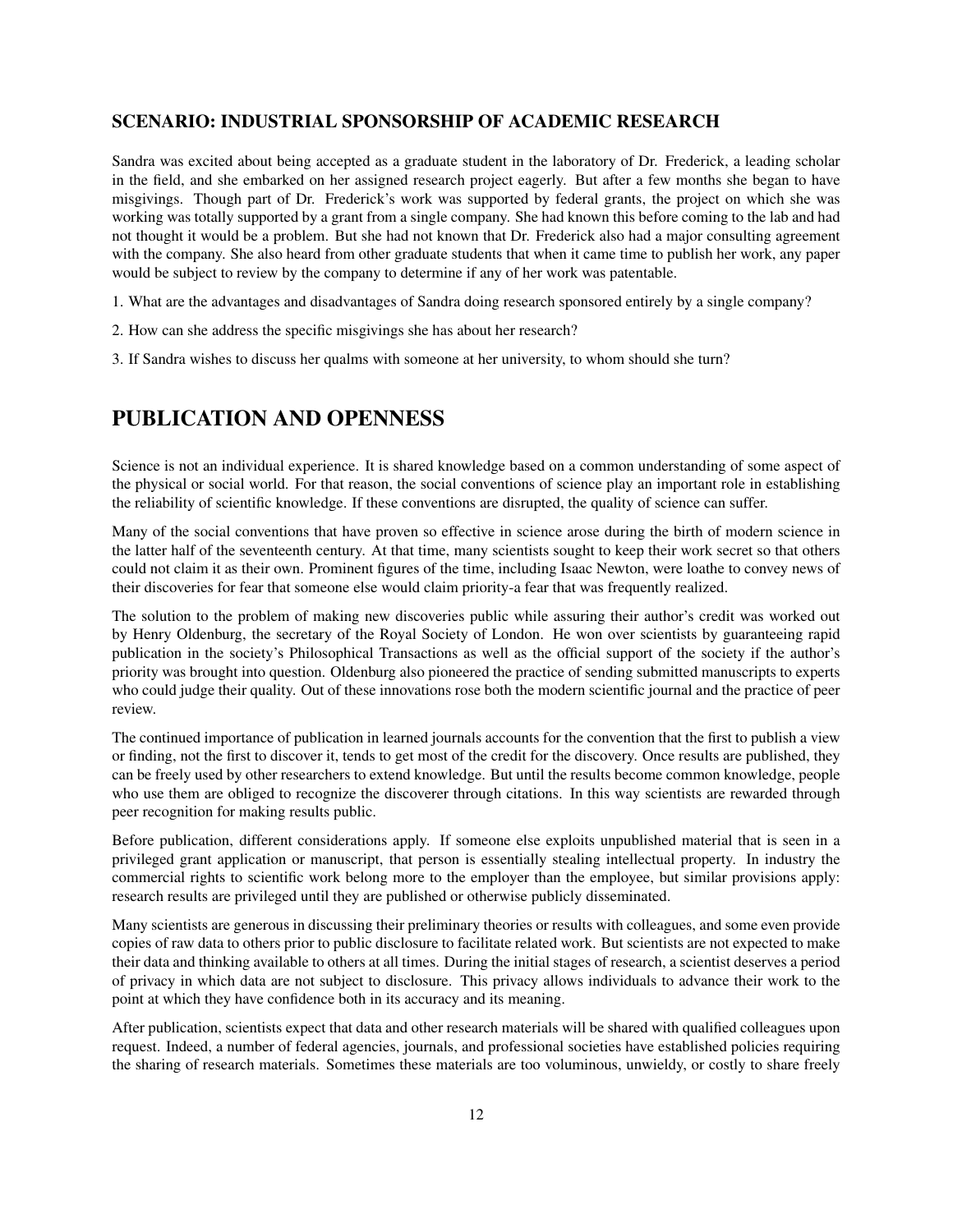and quickly. But in those fields in which sharing is possible, a scientist who is unwilling to share research materials with qualified colleagues runs the risk of not being trusted or respected. In a profession where so much depends on interpersonal interactions, the professional isolation that can follow a loss of trust can damage a scientist's work.

Publication in a peer-reviewed journal remains the standard means of disseminating scientific results, but other methods of communication are subtly altering how scientists divulge and receive information. Posters, abstracts, lectures at professional gatherings, and proceedings volumes are being used more often to present preliminary results before full review. Preprints and computer networks are increasing the ease and speed of scientific communications. These new methods of communication are in many cases just elaborations of the informal exchanges that pervade science. To the extent that they speed and improve communication and revision, they will strengthen science. But if publication practices, either new or traditional, bypass quality control mechanisms, they risk weakening conventions that have served science well.

An example is the scientist who releases important and controversial results directly to the public before submitting them to the scrutiny of peers. If the researcher has made a mistake or the findings are misinterpreted by the media or the public, the scientific community and the public may react adversely. When such news is to be released to the press, it should be done when peer review is complete-normally at the time of publication in a scientific journal.

Sometimes researchers and the institutions sponsoring research have different interests in making results public. For example, a scientist doing research sponsored by industry may want to publish results quickly, while the industrial sponsor may want to keep results private-at least temporarily-to establish intellectual property rights prior to disclosure. Research institutions and government agencies have started to adopt explicit policies to reduce conflicts over such issues of ownership and access.

In research that has the potential of being financially profitable, openness can be maintained by the granting of patents. Patents enable an individual or institution to profit from a scientific discovery in return for making the results public. Scientists who may be doing patentable work have special obligations to the sponsors of that work. For example, they may need to have their laboratory notebooks validated and dated by others. They may also have to disclose potentially valuable discoveries promptly to the patent official of the organization sponsoring the research.

In some situations, such as proprietary research sponsored by industry or militarily sensitive research, openness in disseminating research results may not be possible. Scientists working under such conditions may need to find other ways of exposing their work to professional scrutiny. Unclassified summaries of classified work can compensate for the lack of open scrutiny that allows the validation of results elsewhere in science. Properly structured visiting committees can examine proprietary or classified research while maintaining confidentiality.

#### SCENARIO: THE SHARING OF RESEARCH MATERIALS

Ed, a fourth-year graduate student, was still several months away from finishing an ongoing research project when a new postdoc arrived from a laboratory doing similar work. After the two were introduced, Ed automatically asked about the work going on in the other lab and was surprised to hear that researchers there had successfully developed a reagent that he was still struggling to perfect. Knowing that both labs had policies requiring the sharing of research materials, Ed wrote a letter to the head of the other lab asking if the laboratory could share some of the reagent with him. He didn't expect there to be a problem, because his project was not in competition with the work of the other lab, but a couple of weeks later he got a letter from the lab director saying that the reagent could not be shared because it was still "poorly developed and characterized."

The new postdoc, upon hearing the story, said, "That's ridiculous. They just don't want to give you a break."

- 1. Where can Ed go for help in obtaining the materials?
- 2. Are there risks in involving other people in this situation?

3. What kinds of information is it appropriate for researchers to share with their colleagues when they change laboratories?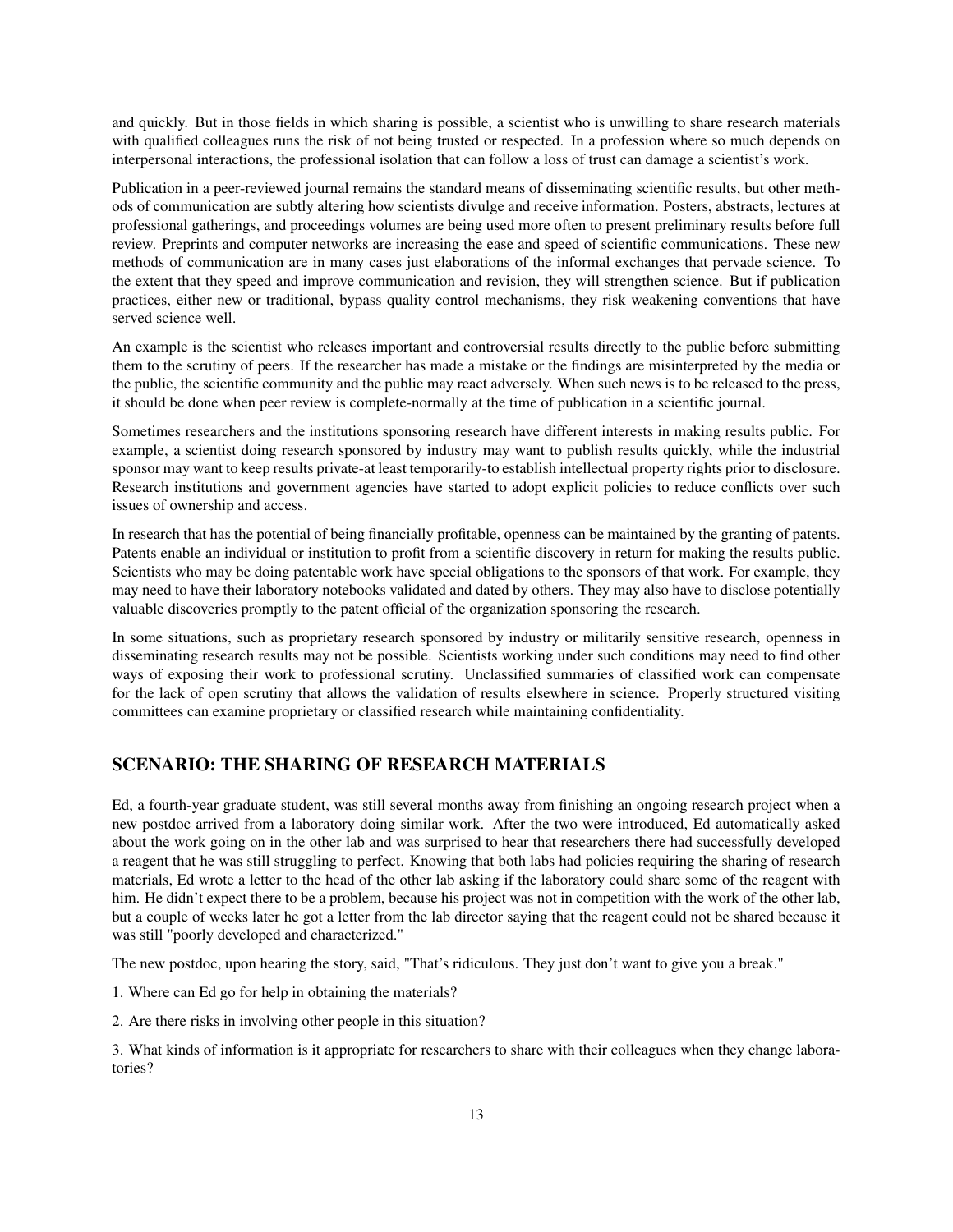"We thus begin to see that the institutionalized practice of citations and references in the sphere of learning is not a trivial matter. While many a general reader - that is, the lay reader located outside the domain of science and scholarship - may regard the lowly footnote or the remote endnote or the bibliographic parenthesis as a dispensable nuisance, it can be argued that these are in truth central to the incentive system and an underlying sense of distributive justice that do much to energize the advancement of knowledge."

- Robert K. Merton, "The Matthew Effect in Science, II: Cumulative Advantage and the Symbolism of Intellectual Property," Isis, 79: 621, 1988.

# THE ALLOCATION OF CREDIT

The principle of fairness and the role of personal recognition within the reward system of science account for the emphasis given to the proper allocation of credit. In the standard scientific paper, credit is explicitly acknowledged in three places: in the list of authors, in the acknowledgments of contributions from others, and in the list of references or citations. Conflicts over proper attribution can arise in any of these places.

Citations serve many purposes in a scientific paper. They acknowledge the work of other scientists, direct the reader toward additional sources of information, acknowledge conflicts with other results, and provide support for the views expressed in the paper. More broadly, citations place a paper within its scientific context, relating it to the present state of scientific knowledge.

Failure to cite the work of others can give rise to more than just hard feelings. Citations are part of the reward system of science. They are connected to funding decisions and to the future careers of researchers. More generally, the misallocation of credit undermines the incentive system for publication.

In addition, scientists who routinely fail to cite the work of others may find themselves excluded from the fellowship of their peers. This consideration is particularly important in one of the more intangible aspects of a scientific career-that of building a reputation. Published papers document a person's approach to science, which is why it is important that they be clear, verifiable, and honest. In addition, a researcher who is open, helpful, and full of ideas becomes known to colleagues and will benefit much more than someone who is secretive or uncooperative.

Some people succeed in science despite their reputations. Many more succeed at least in part because of their reputations.

### SCENARIO: CREDIT WHERE CREDIT IS DUE

Ben, a third-year graduate student, had been working on a research project that involved an important new experimental technique. For a national meeting in his discipline, Ben wrote an abstract and gave a brief presentation that mentioned the new technique. After his presentation, he was surprised and pleased when Dr. Freeman, a leading researcher from another university, engaged him in an extended conversation. Dr. Freeman asked Ben extensively about the new technique, and Ben described it fully. Ben's own faculty advisor often encouraged his students not to keep secrets from other researchers, and Ben was flattered that Dr. Freeman would be so interested in his work.

Six months later Ben was leafing through a journal when he noticed an article by Dr. Freeman. The article described an experiment that clearly depended on the technique that Ben had developed. He didn't mind; in fact, he was again somewhat flattered that his technique had so strongly influenced Dr. Freeman's work. But when he turned to the citations, expecting to see a reference to his abstract or presentation, his name was nowhere to be found.

- 1. Does Ben have any way of receiving credit for his work?
- 2. Should he contact Dr. Freeman in an effort to have his work recognized?
- 3. Is Ben's faculty advisor mistaken in encouraging his students to be so open about their work?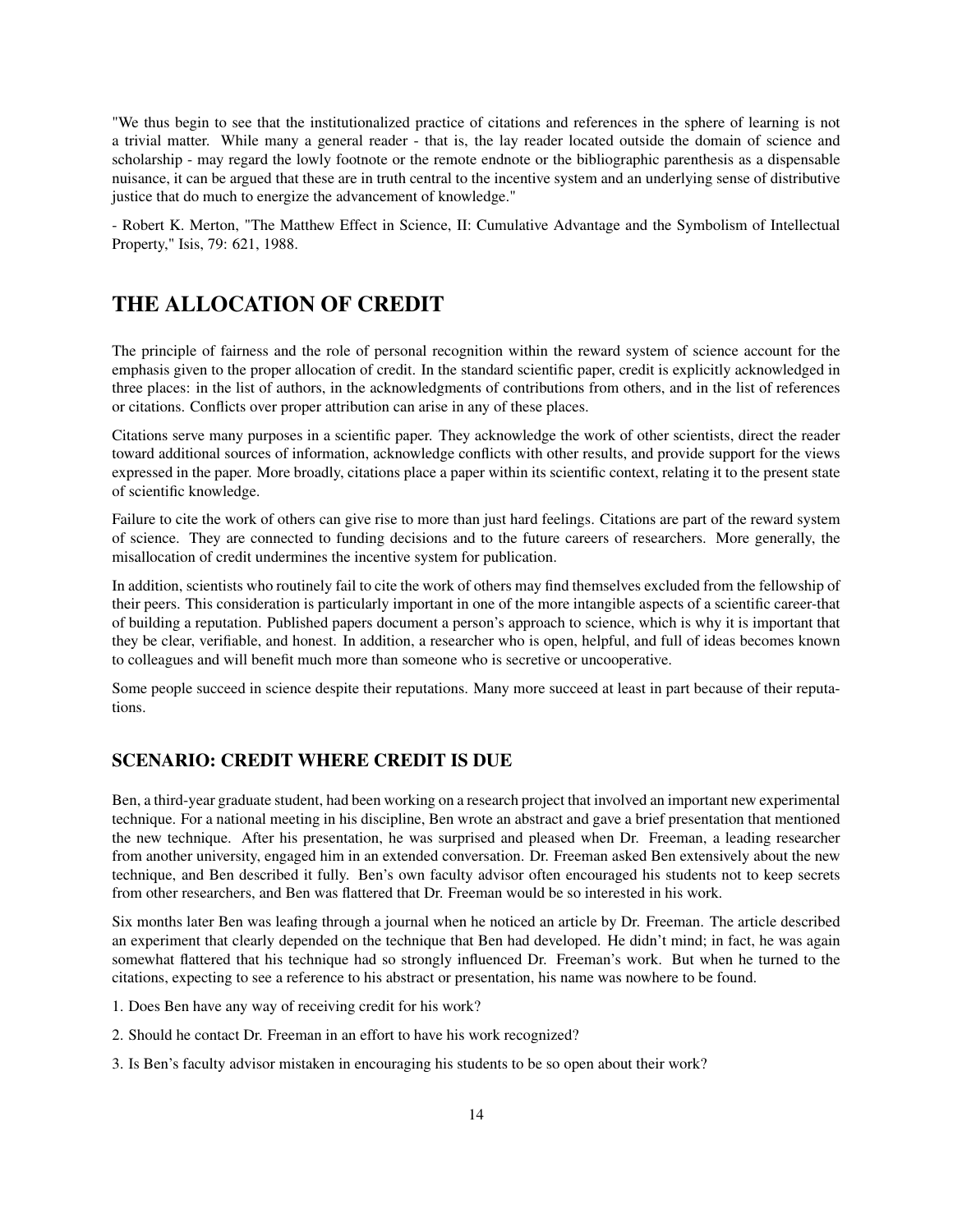# AUTHORSHIP PRACTICES

The allocation of credit can also become an issue in the listing of authors' names. Science has become a much more collaborative enterprise than it was in the past. The average number of authors for articles in the New England Journal of Medicine, for example, has risen from slightly more than one in 1925 to more than six today. In some areas, such as high-energy physics or genome sequencing, the number of authors can rise into the hundreds. This increased collaboration has produced many new opportunities for researchers to work with colleagues at different stages in their careers, in different disciplines, or even in widely separated locations. It has also increased the possibility for differences to arise over questions of authorship.

In many fields, the earlier a name appears in the list of authors, the greater the implied contribution, but conventions differ greatly among disciplines and among research groups. Sometimes the scientist with the greatest name recognition is listed first, whereas in other fields the research leader's name is always last. In some disciplines supervisors' names rarely appear on papers, while in others the professor's name appears on almost every paper that comes out of the lab. Some research groups and journals avoid these decisions by simply listing authors alphabetically.

Frank and open discussion of the division of credit within research groups-as early in the research process as possible and preferably at the very beginning, especially for research leading to a published paper- can prevent later difficulties. The best practice is for authorship criteria to be explicit among all collaborators. In addition, collaborators should be familiar with the conventions in a particular field to understand their rights and obligations. Group meetings provide an occasion to discuss ethical and policy issues in research.

The allocation of credit can be particularly sensitive when it involves researchers at different stages of their careers-for example, postdocs and graduate students, or senior faculty and student researchers. In such situations, differences in roles and status compound the difficulties of according credit.

Several considerations must be weighed in determining the proper division of credit between a student or research assistant and a senior scientist, and a range of practices are acceptable. If a senior researcher has defined and put a project into motion and a junior researcher is invited to join in, major credit may go to the senior researcher, even if at the moment of discovery the senior researcher is not present. By the same token, when a student or research assistant is making an intellectual contribution to a research project, that contribution deserves to be recognized. Senior scientists are well aware of the importance of credit in science and are expected to give junior researchers credit where warranted. In such cases, junior researchers may be listed as coauthors or even senior authors, depending on the work, traditions within the field, and arrangements within the team.

Occasionally a name is included in a list of authors even though that person had little or nothing to do with the content of a paper. Such "honorary authors" dilute the credit due the people who actually did the work, inflate the credentials of those so "honored," and make the proper attribution of credit more difficult. Several scientific journals now state that a person should be listed as the author of a paper only if that person made a direct and substantial contribution to the paper. Some journals require all named authors to sign the letter that accompanies submission of the original article and all subsequent revisions to ensure that no author is named without consent and that all authors agree with the final version.

As with citations, author listings establish accountability as well as credit. When a paper is found to contain errors, whether caused by mistakes or deceit, authors might wish to disavow responsibility, saying that they were not involved in the part of the paper containing the errors or that they had very little to do with the paper in general. However, an author who is willing to take credit for a paper must also bear responsibility for its contents. Thus, unless a footnote or the text of the paper explicitly assigns responsibility for different parts of the paper to different authors, the authors whose names appear on a paper must share responsibility for all of it.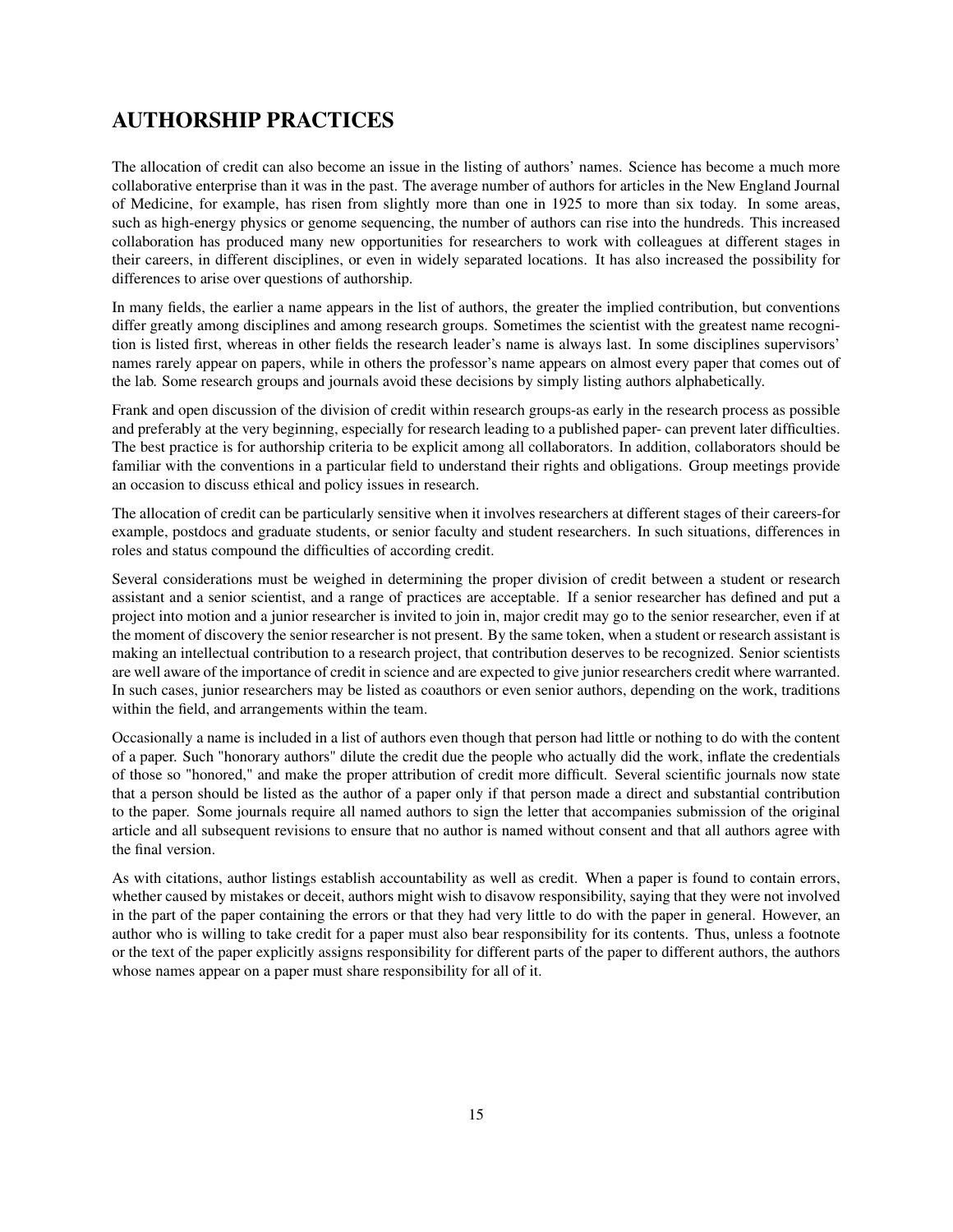#### SCENARIO: WHO SHOULD GET CREDIT FOR THE DISCOVERY OF PULSARS ?

A much-discussed example of the difficulties associated with allocating credit between junior and senior researchers was the 1967 discovery by Jocelyn Bell, then a 24-year-old graduate student, of pulsars. Over the previous two years, Bell and several other students, under the supervision of Bell's thesis advisor, Anthony Hewish, had built a 4.5-acre radiotelescope to investigate scintillating radio sources in the sky. After the telescope began functioning, Bell was in charge of operating it and analyzing its data under Hewish's direction. One day Bell noticed "a bit of scruff" on the data chart. She remembered seeing the same signal earlier and, by measuring the period of its recurrence, determined that it had to be coming from an extraterrestrial source. Together Bell and Hewish analyzed the signal and found several similar examples elsewhere in the sky. After discarding the idea that the signals were coming from an extraterrestrial intelligence, Hewish, Bell, and three other people involved in the project published a paper announcing the discovery, which was given the name "pulsar" by a British science reporter.

Many argued that Bell should have shared the Nobel Prize awarded to Hewish for the discovery, saying that her recognition of the signal was the crucial act of discovery. Others, including Bell herself, said that she received adequate recognition in other ways and should not have been so lavishly rewarded for doing what a graduate student is expected to do in a project conceived and set up by others.

# ERROR AND NEGLIGENCE IN SCIENCE

Scientific results are inherently provisional. Scientists can never prove conclusively that they have described some aspect of the natural or physical world with complete accuracy. In that sense all scientific results must be treated as susceptible to error.

Errors arising from human fallibility also occur in science. Scientists do not have limitless working time or access to unlimited resources. Even the most responsible scientist can make an honest mistake. When such errors are discovered, they should be acknowledged, preferably in the same journal in which the mistaken information was published. Scientists who make such acknowledgments promptly and openly are rarely condemned by colleagues.

Mistakes made through negligent work are treated more harshly. Haste, carelessness, inattention-any of a number of faults can lead to work that does not meet the standards demanded in science. If scientists cut corners for whatever reason, they are placing their reputation, the work of their colleagues, and the public's confidence in science at risk.

Some researchers may feel that the pressures on them are an inducement to haste at the expense of care. For example, they may believe that they have to do substandard work to compile a long list of publications and that this practice is acceptable. Or they may be tempted to publish virtually the same research results in two different places or publish their results in "least publishable units"-papers that are just detailed enough to be published but do not give the full story of the research project described.

Sacrificing quality to such pressures can easily backfire. A lengthy list of publications cannot outweigh a reputation for shoddy research. Scientists with a reputation for publishing a work of dubious quality will generally find that all of their publications are viewed with skepticism by their colleagues. Reflecting the importance of quality, some institutions and federal agencies have recently adopted policies that limit the number of papers that will be considered when an individual is evaluated for appointment, promotion, or funding.

By introducing preventable errors into science, sloppy or negligent research can do great damage-even if the error is eventually uncovered and corrected. Though science is built on the idea of peer validation and acceptance, actual replication is selective. It is not practical (or necessary) to reconstruct all the observations and theoretical constructs that go into an investigation. Researchers have to trust that previous investigators performed the work as reported.

If that trust is misplaced and the previous results are inaccurate, the truth will likely emerge as problems arise in the ongoing investigation. But researchers can waste months or years of effort because of erroneous results, and public confidence in the integrity of science can be seriously undermined.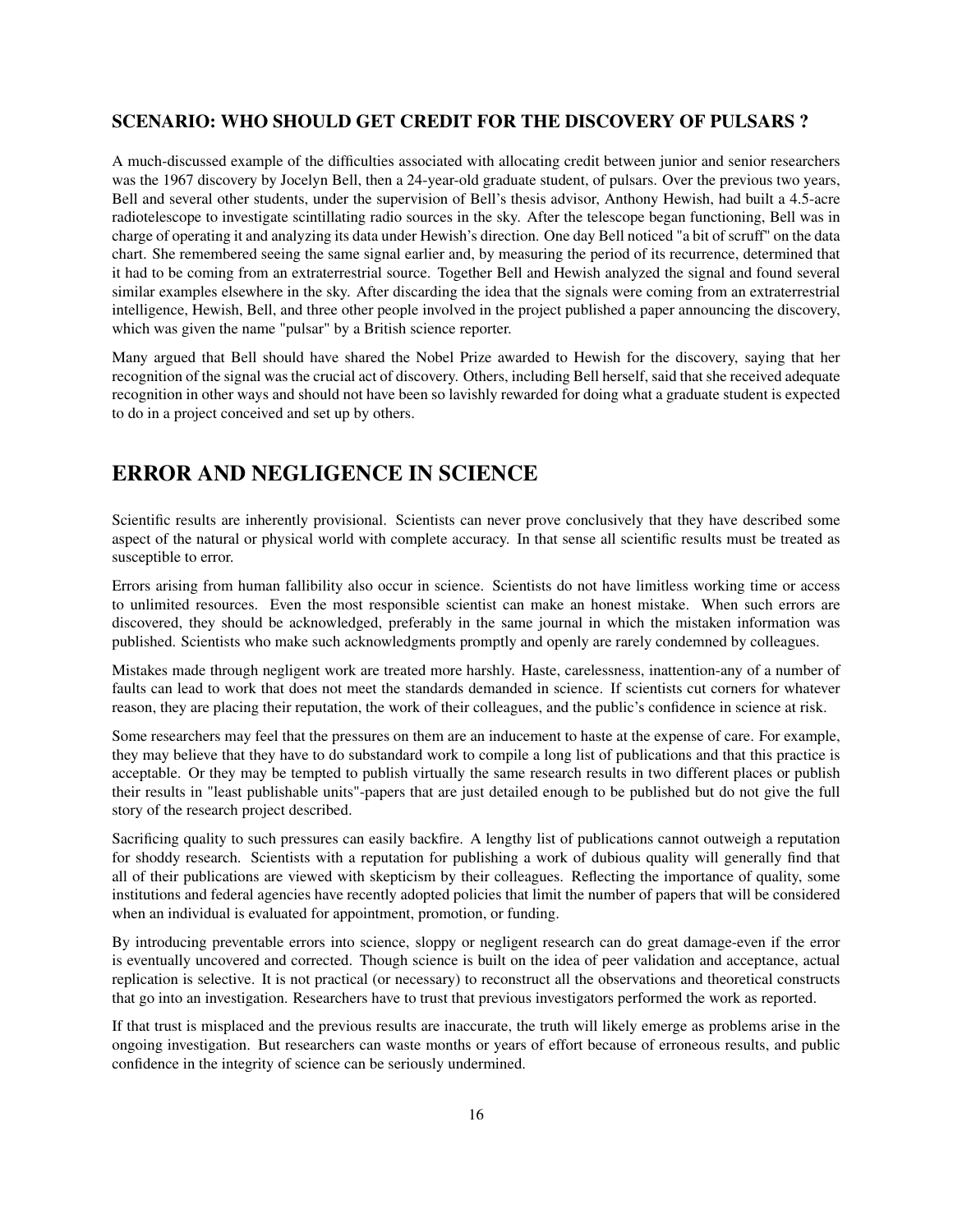#### SCENARIO: PUBLICATION PRACTICES

Paula, a young assistant professor, and two graduate students have been working on a series of related experiments for the past several years. During that time, the experiments have been written up in various posters, abstracts, and meeting presentations. Now it is time to write up the experiments for publication, but the students and Paula must first make an important decision. They could write a single paper with one first author that would describe the experiments in a comprehensive manner, or they could write a series of shorter, less complete papers so that each student could be a first author.

Paula favors the first option, arguing that a single publication in a more visible journal would better suit all of their purposes. Paula's students, on the other hand, strongly suggest that a series of papers be prepared. They argue that one paper encompassing all the results would be too long and complex and might damage their career opportunities because they would not be able to point to a paper on which they were first authors.

1. If the experiments are part of a series, are Paula and her students justified in not publishing them together?

2. If they decided to publish a single paper, how should the listing of authors be handled?

3. If a single paper is published, how can they emphasize to the review committees and funding agencies their various roles and the importance of the paper?

"Of all the traits which qualify a scientist for citizenship in the republic of science, I would put a sense of responsibility as a scientist at the very top. A scientist can be brilliant, imaginative, clever with his hands, profound, broad, narrow but he is not much as a scientist unless he is responsible."

- Alvin Weinberg, "The Obligations of Citizenship in the Republic of Science," Minerva, 16:1-3, 1978.

# MISCONDUCT IN SCIENCE

Beyond honest errors and errors caused through negligence are a third category of errors: those that involve deception. Making up data or results (fabrication), changing or misreporting data or results (falsification), and using the ideas or words of another person without giving appropriate credit (plagiarism)- all strike at the heart of the values on which science is based. These acts of scientific misconduct not only undermine progress but the entire set of values on which the scientific enterprise rests. Anyone who engages in any of these practices is putting his or her scientific career at risk. Even infractions that may seem minor at the time can end up being severely punished.

The ethical transgressions discussed in earlier sections-such as misallocation of credit or errors arising from negligenceare matters that generally remain internal to the scientific community. Usually they are dealt with locally through the mechanisms of peer review, administrative action, and the system of appointments and evaluations in the research environment. But misconduct in science is unlikely to remain internal to the scientific community. Its consequences are too extreme: it can harm individuals outside of science (as when falsified results become the basis of a medical treatment), it squanders public funds, and it attracts the attention of those who would seek to criticize science. As a result, federal agencies, Congress, the media, and the courts can all get involved.

Within the scientific community, the effects of misconduct-in terms of lost time, forfeited recognition to others, and feelings of personal betrayal-can be devastating. Individuals, institutions, and even entire research fields can suffer grievous setbacks from instances of fabrication, falsification, or plagiarism even if they are only tangentially associated with the case.

When individuals have been accused of scientific misconduct in the past, the institutions responsible for responding to those accusations have taken a number of different approaches. In general, the most successful responses are those that clearly separate a preliminary investigation to gather information from a subsequent adjudication to judge guilt or innocence and issue sanctions if necessary. During the adjudication stage, the individual accused of misconduct has the right to various due process protections, such as reviewing the evidence gathered during the investigation and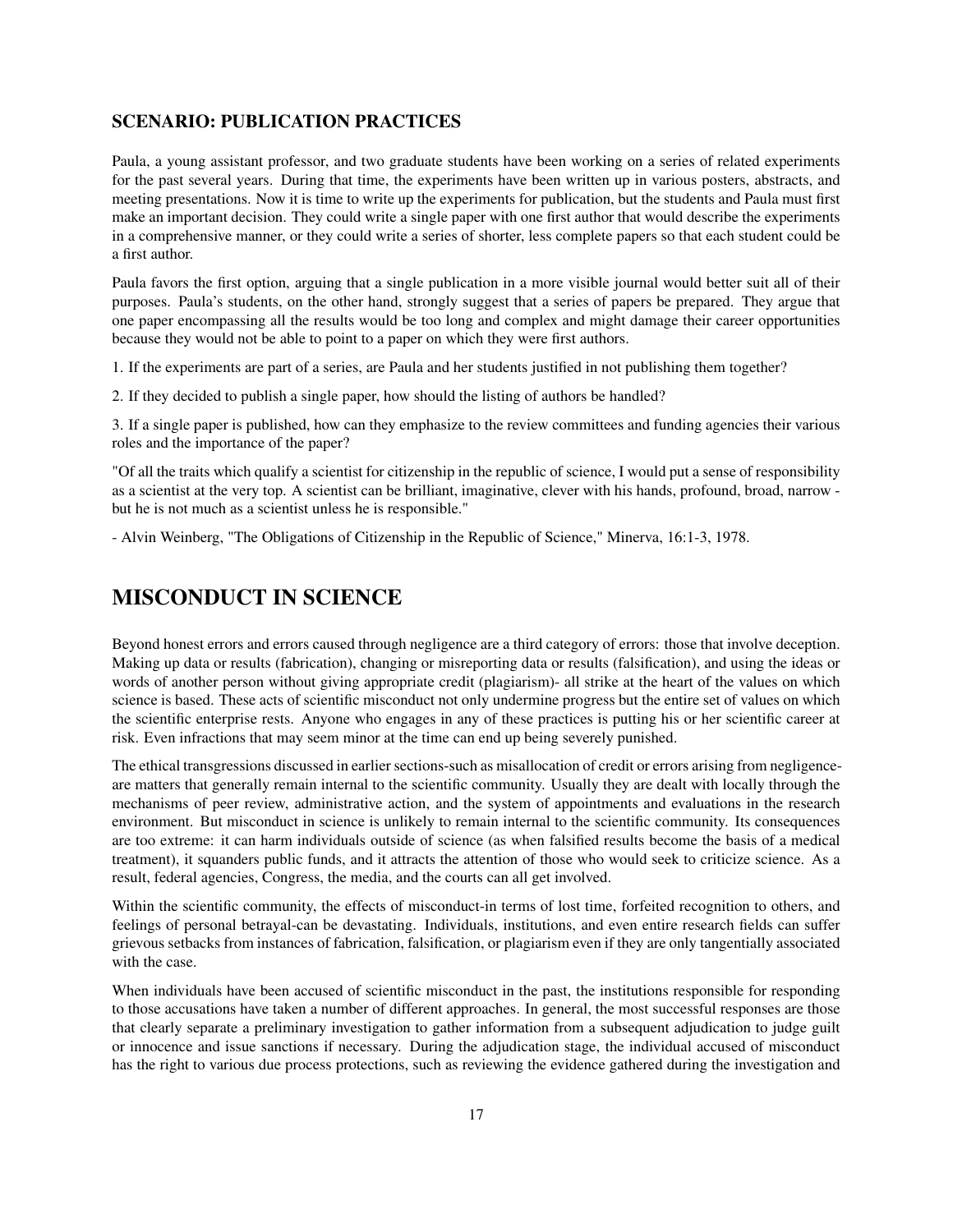cross- examining witnesses.

In addition to falsification, fabrication, and plagiarism, other ethical transgressions directly associated with research can cause serious harm to individuals and institutions. Examples include cover-ups of misconduct in science, reprisals against whistleblowers, malicious allegations of misconduct in science, and violations of due process in handling complaints of misconduct in science. Policymakers and scientists have not decided whether such actions should be considered misconduct in science-and therefore subject to the same procedures and sanctions as falsification, fabrication, and plagiarism-or whether they should be investigated and adjudicated through different channels. Regulations adopted by the National Science Foundation and the Public Health Service define misconduct to include "other serious deviations from accepted research practices," in addition to falsification, fabrication, and plagiarism, leaving open the possibility that other actions could be considered misconduct in science. The problem with such language is that it could allow a scientist to be accused of misconduct for using novel or unorthodox research methods, even though such methods are sometimes needed to proceed in science. Federal officials respond by saying that this language is needed to prosecute ethical breaches that do not strictly fall into the categories of falsification, fabrication, or plagiarism and that no scientist has been accused of misconduct on the basis of using unorthodox research methods. This area of science policy is still evolving.

Another category of behaviors-including sexual or other forms of harassment, misuse of funds, gross negligence in a person's professional activities, tampering with the experiments of others or with instrumentation, and violations of government research regulations-are not necessarily associated with scientific conduct. Institutions need to discourage and respond to such behaviors. But these behaviors are subject to generally applicable legal and social penalties and should be dealt with using the same procedures that would be applied to anyone.

#### SCENARIO: FABRICATION IN A GRANT APPLICATION

Don is a first-year graduate student applying to the National Science Foundation for a predoctoral fellowship. His work in a lab where he did a rotation project was later carried on successfully by others, and it appears that a manuscript will be prepared for publication by the end of the summer. However, the fellowship application deadline is June 1, and Don decides it would be advantageous to list a publication as "submitted." Without consulting the faculty member or other colleagues involved, Don makes up a title and author list for a "submitted" paper and cites it in his application.

After the application has been mailed, a lab member sees it and goes to the faculty member to ask about the "submitted" manuscript. Don admits to fabricating the submission of the paper but explains his actions by saying that he thought the practice was not uncommon in science.

The faculty members in Don's department demand that he withdraw his grant application and dismiss him from the graduate program. After leaving the university, Don applies for a master's degree, since he has fulfilled the course requirements. Although the department votes not to grant him a degree, the university administration does so because it is not stated in the university graduate bulletin that a student in Don's department must be in "good standing" to receive a degree. They fear that Don will bring suit against the university if the degree is denied. Likewise, nothing will appear in Don's university transcript regarding his dismissal.

1. Do you agree with Don that scientists often exaggerate the publication status of their work in written materials?

2. Do you think the department acted too harshly in dismissing Don from the graduate program?

3. Do you believe that being in "good standing" should be a prerequisite for obtaining an advanced degree in science? If Don later applied to a graduate program at another institution, does that institution have the right to know what happened?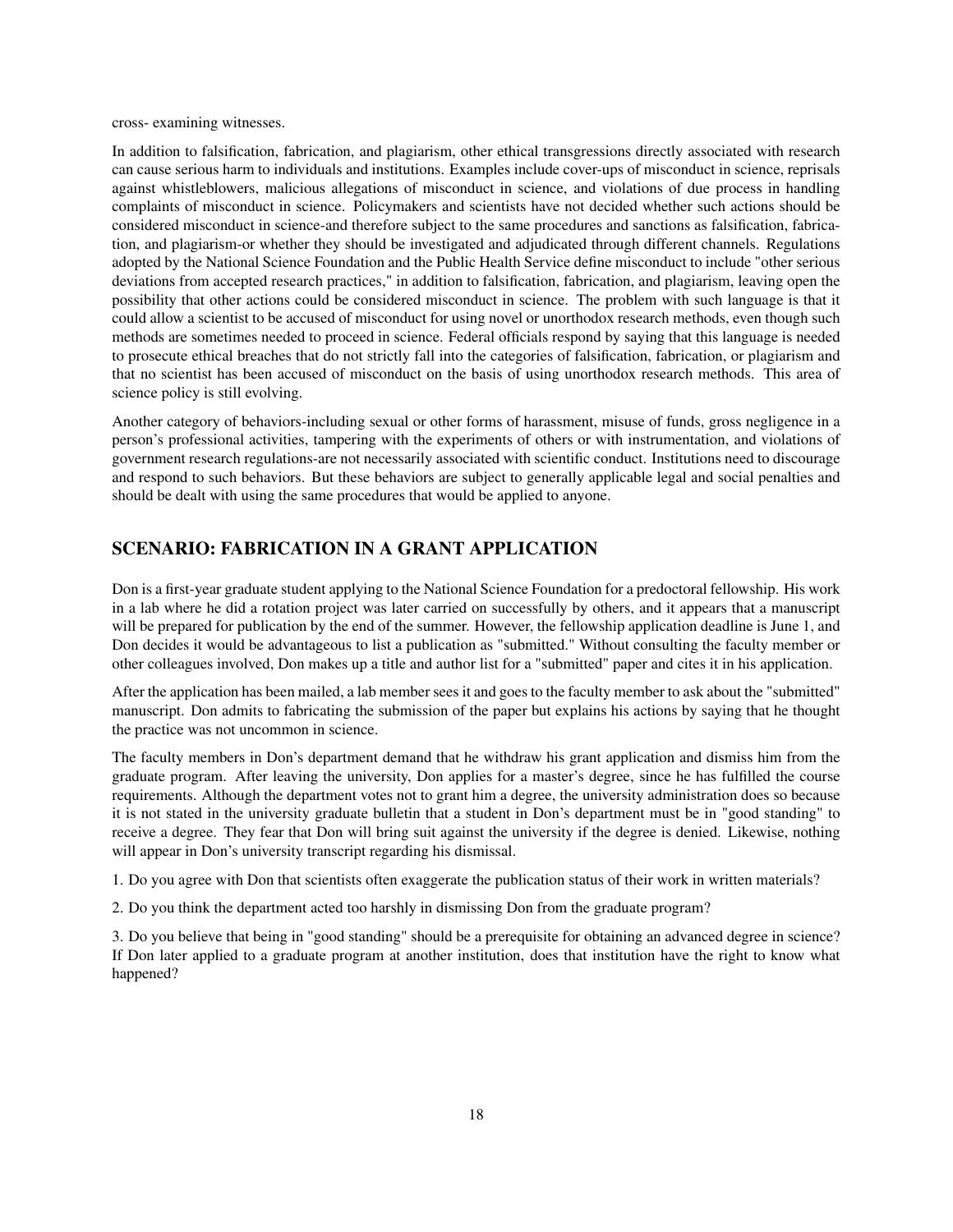#### SCENARIO: A CASE OF PLAGIARISM

May is a second-year graduate student preparing the written portion of her qualifying exam. She incorporates whole sentences and paragraphs verbatim from several published papers. She does not use quotation marks, but the sources are suggested by statements like "(see . . . for more details)." The faculty on the qualifying exam committee note inconsistencies in the writing styles of different paragraphs of the text and check the sources, uncovering May's plagiarism.

After discussion with the faculty, May's plagiarism is brought to the attention of the dean of the graduate school, whose responsibility it is to review such incidents. The graduate school regulations state that "plagiarism, that is, the failure in a dissertation, essay, or other written exercise to acknowledge ideas, research or language taken from others" is specifically prohibited. The dean expels May from the program with the stipulation that she can reapply for the next academic year.

- 1. Is plagiarism like this a common practice?
- 2. Are there circumstances that should have led to May's being forgiven for plagiarizing?
- 3. Should May be allowed to reapply to the program?

# RESPONDING TO VIOLATIONS OF ETHICAL STANDARDS

One of the most difficult situations that a researcher can encounter is to see or suspect that a colleague has violated the ethical standards of the research community. It is easy to find excuses to do nothing, but someone who has witnessed misconduct has an unmistakable obligation to act. At the most immediate level, misconduct can seriously obstruct or damage one's own research or the research of colleagues. More broadly, even a single case of misconduct can malign scientists and their institutions, result in the imposition of counterproductive regulations, and shake public confidence in the integrity of science.

To be sure, raising a concern about unethical conduct is rarely an easy thing to do. In some cases, anonymity is possible-but not always. Reprisals by the accused person and by skeptical colleagues have occurred in the past and have had serious consequences. Any allegation of misconduct is a very important charge that needs to be taken seriously. If mishandled, an allegation can gravely damage the person charged, the one who makes the charge, the institutions involved, and science in general.

Someone who is confronting a problem involving research ethics usually has more options than are immediately apparent. In most cases the best thing to do is to discuss the situation with a trusted friend or advisor. In universities, faculty advisors, department chairs, and other senior faculty can be invaluable sources of advice in deciding whether to go forward with a complaint.

An important consideration is deciding when to put a complaint in writing. Once in writing, universities are obligated to deal with a complaint in a more formal manner than if it is made verbally. Putting a complaint in writing can have serious consequences for the career of a scientist and should be undertaken only after thorough consideration.

The National Science Foundation and Public Health Service require all research institutions that receive public funds to have procedures in place to deal with allegations of unethical practice. These procedures take into account fairness for the accused, protection for the accuser, coordination with funding agencies, and requirements for confidentiality and disclosure.

In addition, many universities and other research institutions have designated an ombudsman, ethics officer, or other official who is available to discuss situations involving research ethics. Such discussions are carried out in strictest confidence whenever possible. Some institutions provide for multiple entry points, so that complainants can go to a person with whom they feel comfortable.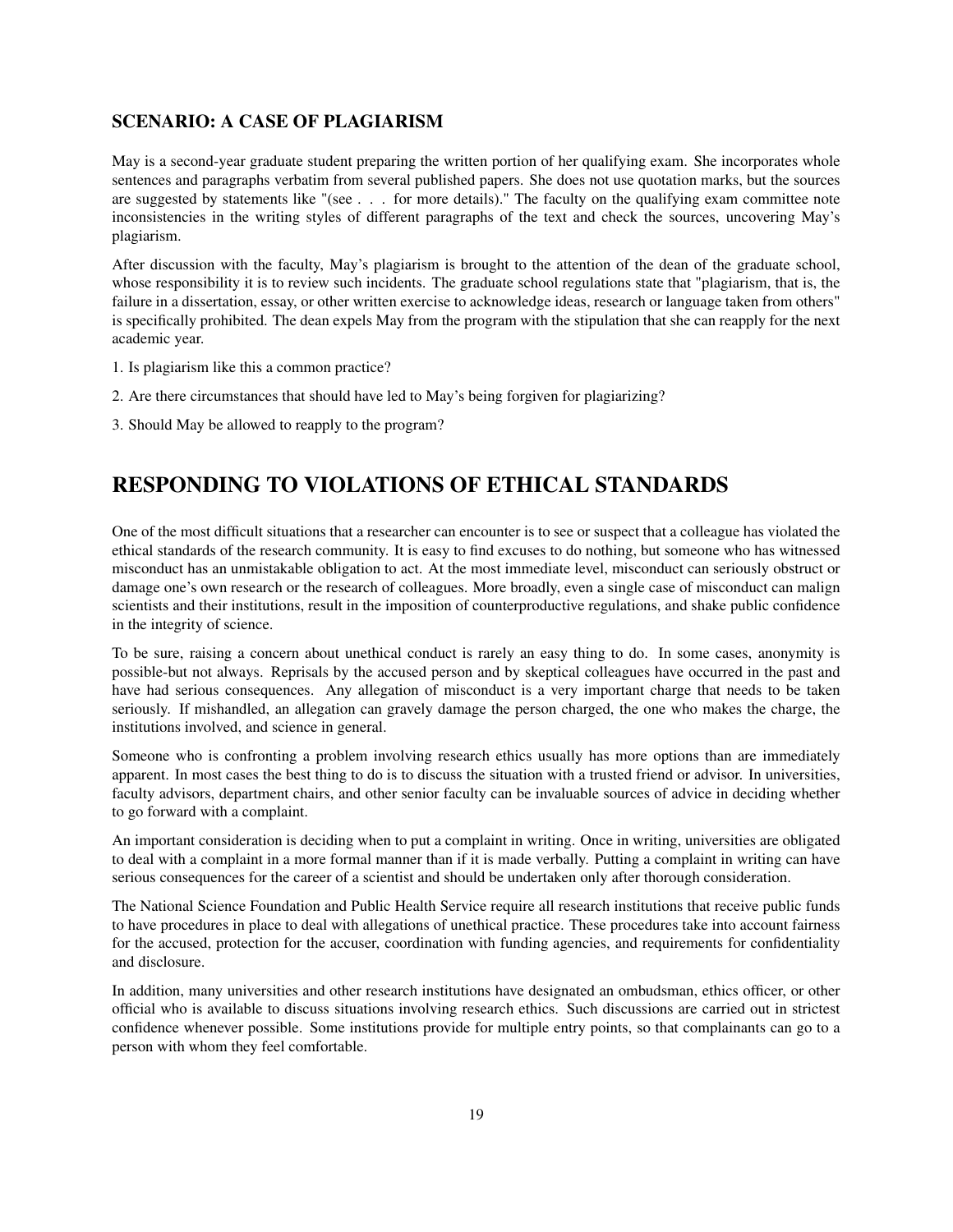Government agencies, including the National Science Foundation and Public Health Service, enforce laws and regulations that deal with misconduct in science. At the Public Health Service in Washington, D.C., complaints can be referred to the appropriate office through the Office of Research Integrity. At the National Science Foundation in Arlington, Virginia, complaints can be directed to the Office of the Inspector General. Within universities, research grant officials can provide guidance on whether federal rules may be involved in filing a complaint.

Many institutions have prepared written materials that offer guidance in situations involving professional ethics. Volume II of Responsible Science: Ensuring the Integrity of the Research Process (National Academy Press, Washington, D.C., 1993) reprints a number of these documents. Sigma Xi, a national society of research scientists headquartered in Research Triangle Park, North Carolina, the American Association for the Advancement of Science in Washington, D.C., and other scientific and engineering professional organizations also are prepared to advise scientists who encounter cases of possible misconduct.

The research system exerts many pressures on beginning and experienced researchers alike. Principal investigators need to raise funds and attract students. Faculty members must balance the time spent on research with the time spent teaching undergraduates. Industrial sponsorship of research introduces the possibility of conflicts of interest.

All parts of the research system have a responsibility to recognize and respond to these pressures. Institutions must review their own policies, foster awareness of research ethics, and ensure that researchers are aware of the policies that are in place. And researchers should constantly be aware of the extent to which ethically based decisions will influence their success as scientists.

#### SCENARIO: A CAREER IN THE BALANCE

Francine was just months away from finishing her Ph.D. dissertation when she realized that something was seriously amiss with the work of a fellow graduate student, Sylvia. Francine was convinced that Sylvia was not actually making the measurements she claimed to be making. They shared the same lab, but Sylvia rarely seemed to be there. Sometimes Francine saw research materials thrown away unopened. The results Sylvia was turning in to their common thesis advisor seemed too clean to be real.

Francine knew that she would soon need to ask her thesis advisor for a letter of recommendation for faculty and postdoc positions. If she raised the issue with her advisor now, she was sure that it would affect the letter of recommendation. Sylvia was a favorite of her advisor, who had often helped Sylvia before when her project ran into problems. Yet Francine also knew that if she waited to raise the issue the question would inevitably arise as to when she first suspected problems. Both Francine and her thesis advisor were using Sylvia's results in their own research. If Sylvia's results were inaccurate, they both needed to know as soon as possible.

- 1. Should Francine first try to talk with Sylvia, with her thesis advisor, or with someone else entirely?
- 2. Does she know enough to be able to raise concerns?
- 3. Where else can Francine go for information that could help her decide what to do?

## THE SCIENTIST IN SOCIETY

This booklet has concentrated on the responsibilities of scientists for the advancement of science, but scientists have additional responsibilities to society. Even scientists conducting the most fundamental research need to be aware that their work can ultimately have a great impact on society. Construction of the atomic bomb and the development of recombinant DNA-events that grew out of basic research on the nucleus of the atom and investigations of certain bacterial enzymes, respectively-are two examples of how seemingly arcane areas of science can have tremendous societal consequences.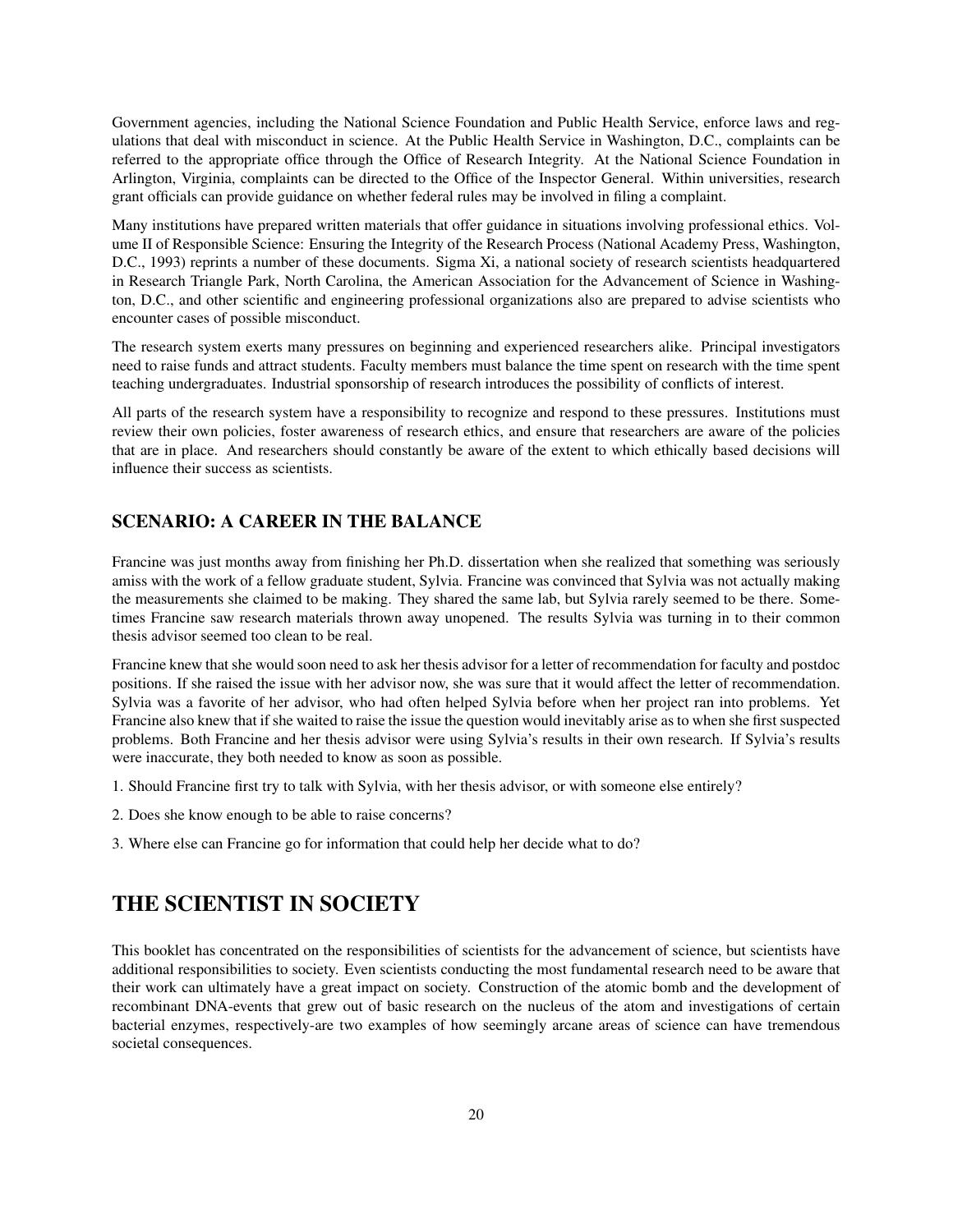The occurrence and consequences of discoveries in basic research are virtually impossible to foresee. Nevertheless, the scientific community must recognize the potential for such discoveries and be prepared to address the questions that they raise. If scientists do find that their discoveries have implications for some important aspect of public affairs, they have a responsibility to call attention to the public issues involved. They might set up a suitable public forum involving experts with different perspectives on the issue at hand. They could then seek to develop a consensus of informed judgment that can be disseminated to the public. A good example is the response of biologists to the development of recombinant DNA technologies-first calling for a temporary moratorium on the research and then helping to set up a regulatory mechanism to ensure its safety.

This document cannot describe the many responsibilities incumbent upon researchers because of science's function in modern society. The bibliography lists several volumes that examine the social roles of scientists in detail. The important point is that science and technology have become such integral parts of society that scientists can no longer isolate themselves from societal concerns. Nearly half of the bills that come before Congress have a significant scientific or technological component. Scientists are increasingly called upon to contribute to public policy and to the public understanding of science. They play an important role in educating nonscientists about the content and processes of science.

In fulfilling these responsibilities scientists must take the time to relate scientific knowledge to society in such a way that members of the public can make an informed decision about the relevance of research. Sometimes researchers reserve this right to themselves, considering nonexperts unqualified to make such judgments. But science offers only one window on human experience. While upholding the honor of their profession, scientists must seek to avoid putting scientific knowledge on a pedestal above knowledge obtained through other means.

Many scientists enjoy working with the public. Others see this obligation as a distraction from the work they would like to be doing. But concern and involvement with the broader uses of scientific knowledge are essential if scientists are to retain the public's trust.

The research enterprise has itself been changing as science has become increasingly integrated into everyday life. But the core values on which the enterprise is based-honesty, skepticism, fairness, collegiality, openness-remain unchanged. These values have helped produce a research enterprise of unparalleled productivity and creativity. So long as they remain strong, science-and the society it serves-will prosper.

"Any research organization requires generous measures of the following:

- social space for personal initiative and creativity;
- time for ideas to grow to maturity;
- openness to debate and criticism;
- hospitality toward novelty; and
- respect for specialized expertise.

[These] may sound too soft and old-fashioned to stand up against the cruel modern realities of administrative accountability and economic stringency. On the contrary, I believe that they are fundamental requirements for the continued advancement of scientific knowledge-and, of course, for its eventual social benefits."

- John Ziman, Prometheus Bound: Science in a Dynamic Steady State, Cambridge University Press, New York, 1994, p. 276.

#### THE NATIONAL RESEARCH COUNCIL AND SERVICE TO SOCIETY

One way in which scientists serve the needs of the broader society is by participating in the activities of the National Research Council, which is administered by the National Academy of Sciences, the National Academy of Engineering, and the Institute of Medicine. The National Research Council brings together leaders from academe, industry,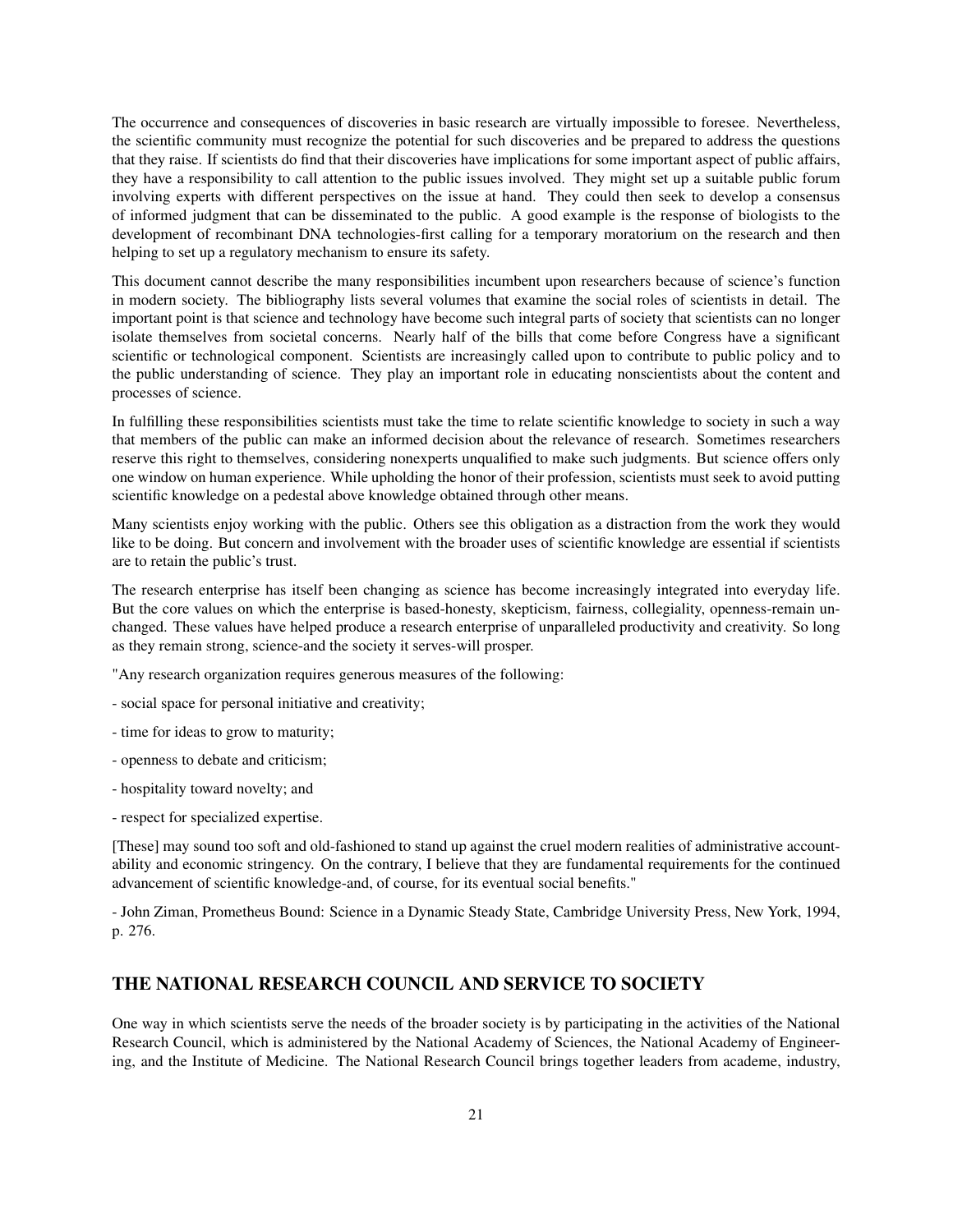government, and other sectors to address critical national issues and provide advice to the U.S. government and its citizens. Over the course of a typical year, about 650 committees involving approximately 6,400 individuals study societally important issues that involve science and technology. All of these experts volunteer their time to serve on study committees, plan and participate in seminars, review documents, and otherwise assist in the work of the institution. Study committees work independently of government, sponsors, and special-interest groups. Continuous oversight and formal anonymous review of the results of the studies enhance objectivity and quality.

### BIBLIOGRAPHY

Volume I of Responsible Science: Ensuring the Integrity of the Research Process (National Academy Press, Washington, D.C., 1992) presents a thorough analysis of scientific misconduct made by the Panel on Scientific Responsibility and the Conduct of Research under the Committee on Science, Engineering, and Public Policy of the National Academy of Sciences, National Academy of Engineering, and Institute of Medicine. Volume II of Responsible Science (National Academy Press, Washington, D.C., 1993) contains a number of background papers, a selection of guidelines for the conduct of research, and examples of specific research policies and procedures for handling allegations of misconduct in science.

In The Responsible Conduct of Research in the Health Sciences (National Academy Press, Washington, D.C., 1989), the Institute of Medicine's Committee on the Responsible Conduct of Research examines institutional policies and procedures designed to strengthen the professional standards of academic research. Sharing Research Data, edited by Stephen E. Fienberg, Margaret E. Martin, and Miron L. Straf (National Academy Press, Washington, D.C., 1985), lays out general principles to govern the sharing of research results and the materials used in research.

An early but still excellent book on experimental and statistical methods for data reduction is E. Bright Wilson's An Introduction to Scientific Research (McGraw- Hill, New York, 1952). A more general book from the same period that remains useful today is The Art of Scientific Investigation by W. I. B. Beveridge (Third Edition, Vintage Books, New York, 1957).

A broad overview of the philosophy, sociology, politics, and psychology of science can be found in John Ziman's An Introduction to Science Studies: The Philosophical and Social Aspects of Science and Technology (Cambridge University Press, New York, 1984). Ziman analyzes many of the changes going on in contemporary science in Prometheus Bound: Science in a Dynamic Steady State (Cambridge University Press, New York, 1994).

Many pioneering essays by Robert K. Merton have been collected in The Sociology of Science (University of Chicago Press, Chicago, 1973). Stephen Cole analyzes and critiques some of the more modern work in the sociology of science in Making Science: Between Nature and Society (Harvard University Press, Cambridge, Mass. 1992).

Gerald Holton discusses the thematic presuppositions of scientists and the integrity of science in chapters 1 and 12 of his book Thematic Origins of Scientific Thought: Kepler to Einstein (Revised Edition, Harvard University Press, Cambridge, Mass., 1988). Holton elaborates on the historical context of research ethics in "On Doing One's Damnedest: The Evolution of Trust in Scientific Findings," which is chapter 7 in Einstein, History, and Other Passions (American Institute of Physics, New York, 1994). The roles of recognition and credit in science are discussed in chapters 8-10 of David Hull's Science as Process: An Evolutionary Account of the Social and Conceptual Development of Science (University of Chicago Press, Chicago, 1988).

Peter B. Medawar addresses the concerns of beginning researchers in his book Advice to a Young Scientist (Harper & Row, New York, 1979). "Honor in Science" by C. Ian Jackson, is a booklet offering "practical advice to those entering careers in scientific research" (Sigma Xi, The Scientific Research Society, Research Triangle Park, N. C., 1992). Ethics, Values, and the Promise of Science (Sigma Xi, The Scientific Research Society, Research Triangle Park, N. C., 1993), the proceedings of a 1992 forum held by Sigma Xi, contains a number of interesting papers on ethical scientific conduct.

Several insightful books offer advice for researchers about succeeding in a scientific career, including A Ph.D. Is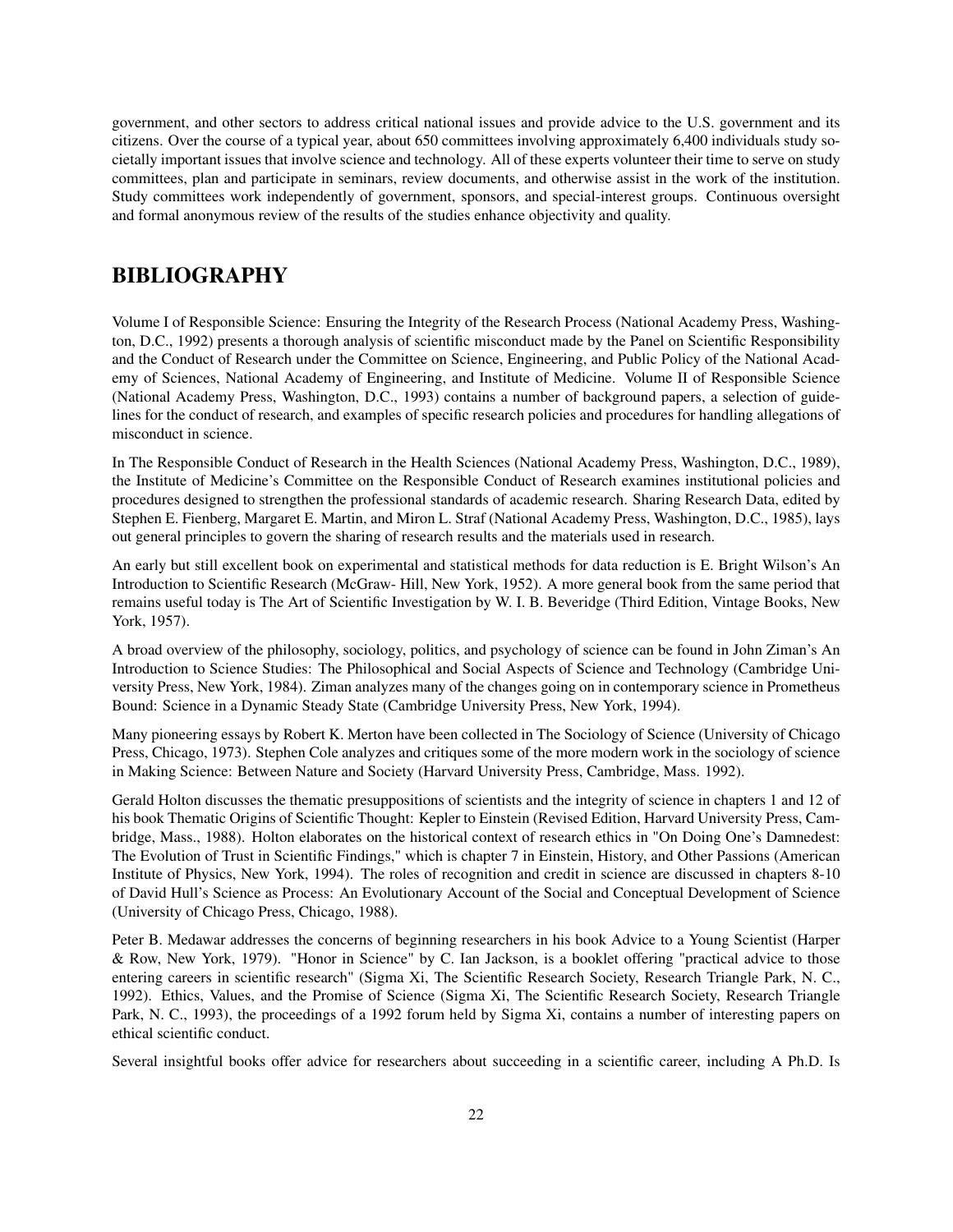Not Enough: A Guide to Survival in Science by Peter J. Feibelman (Addison-Wesley, Reading, Mass., 1993), The Incomplete Guide to the Art of Discovery by Jack E. Oliver (Columbia University Press, New York, 1991), and The Joy of Science by Carl J. Sindermann (Plenum Publishers, New York, 1985).

Alexander Kohn presents a number of case studies of misconduct and self-deception from the history of science and medicine in False Prophets: Fraud and Error in Science and Medicine (Basil Blackwell, New York, 1988). A lively book that discusses several historic cases of self-deception in science is Diamond Dealers and Feather Merchants: Tales from the Sciences by Irving M. Klotz (Birkhauser, Boston, 1986). The story of cold fusion is well told in Cold Fusion: The Scientific Fiasco of the Century by John R. Huizenga (Oxford University Press, New York, 1993) and in Gary Taubes' Bad Science: The Short Life & Hard Times of Cold Fusion (Random House, New York, 1993).

Harriet Zuckerman gives a thorough, scholarly analysis of scientific misconduct in "Deviant Behavior and Social Control in Science" (pp. 87-138 in Deviance and Social Change, Sage Publications, Beverly Hills, Calif., 1977). Frederick Grinnell has a chapter on scientific misconduct in the second edition of The Scientific Attitude (Guilford Press, New York, 1992).

The American Association of Medical Colleges has gathered a large number of case studies in Teaching the Responsible Conduct of Research Through a Case Study Approach (American Association of Medical Colleges, Washington, D.C., 1994). Research Ethics: Cases and Materials, edited by Robin Levin Penslar (Indiana University Press, Bloomington, 1994), contains a number of extended case studies as well as essays on various aspects of research ethics. In Understanding Ethical Problems in Engineering Practice and Research (Cambridge University Press, New York, 1995), Caroline Whitbeck examines issues of professional ethics (such as the engineer's or chemist's responsibility for safety) and research ethics. The American Association for the Advancement of Science and the American Bar Association have jointly issued several publications on issues of scientific ethics, including Good Science and Responsible Scientists: Meeting the Challenge of Fraud and Misconduct in Science, by Albert H. Teich and Mark S. Frankel (American Association for the Advancement of Science, Washington, D.C., 1991).

The report Scientific Freedom and Responsibility, prepared by John T. Edsall (American Association for the Advancement of Science, Washington, D.C., 1975), remains an important statement on the social obligations of scientists in the modern world. Rosemary Chalk has compiled a series of papers from Science magazine on ethics, scientific freedom, social responsibility, and a number of other topics in Science, Technology, and Society: Emerging Relationships (American Association for the Advancement of Science, Washington, D.C., 1988).

The Barbara McClintock quotation on the first page of the document came from A Feeling for the Organism: The Life and Work of Barbara McClintock by Evelyn Fox Keller (W.H. Freeman, San Francisco, 1983).

Among audiovisual materials, the NOVA program "Do Scientists Cheat?" stands out as a balanced treatment of ethical issues in the conduct of research.

### APPENDIX: DISCUSSION OF SCENARIOS

The hypothetical scenarios included in this booklet raise many different issues that can be discussed and debated. The observations and questions given below suggest just some of the areas that can be explored.

#### THE SELECTION OF DATA

Deborah and Kathleen's principal obligation, in writing up their results for publication, is to describe what they have done and give the basis for their actions. They must therefore examine how they can meet this obligation within the context of the experiment they have done. Questions that need to be answered include: If the authors state in the paper that data have been rejected because of problems with the power supply, should the data points still be included in the published chart? Should statistical analyses be done that both include and exclude the questionable data? If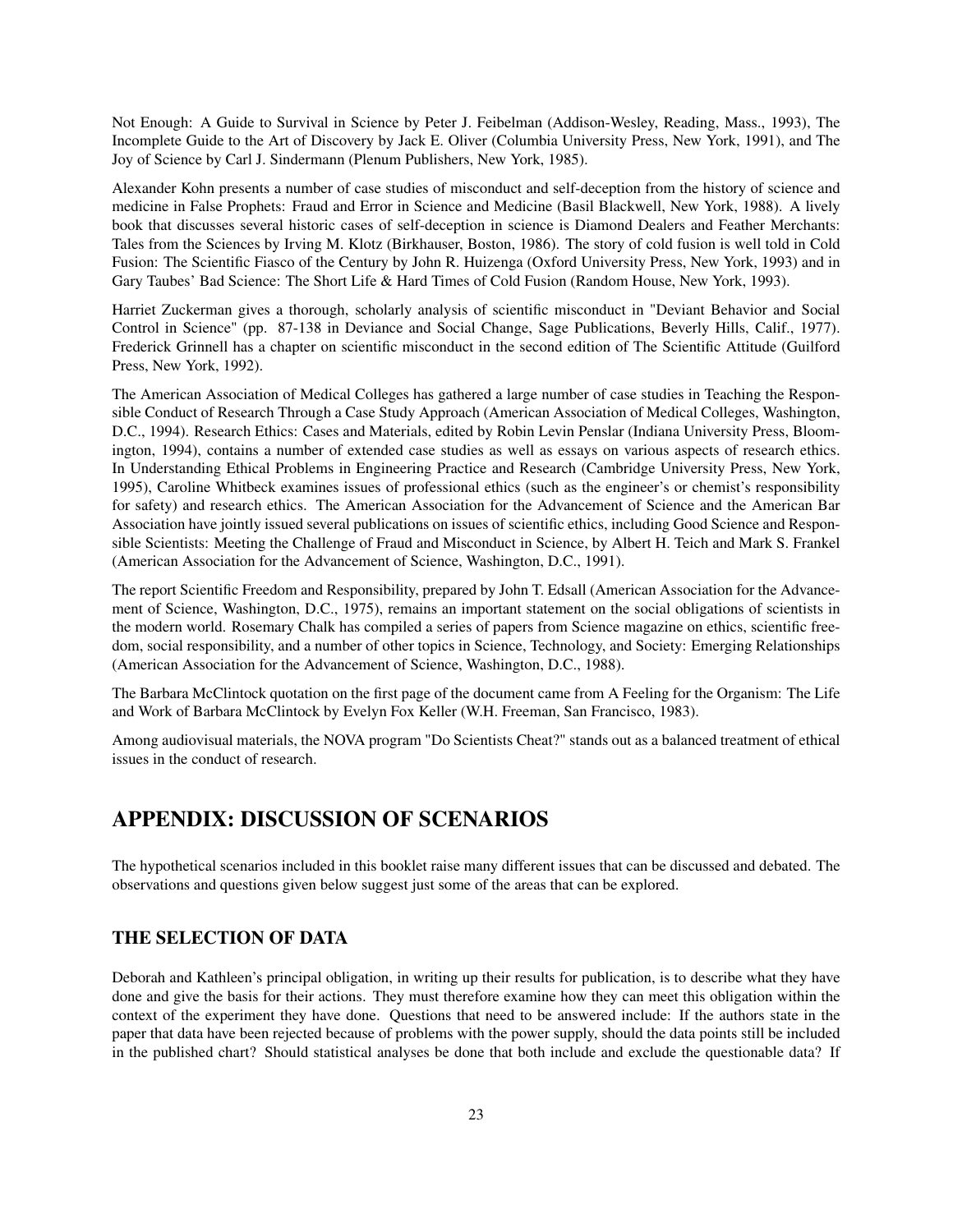conventions within their discipline allow for the use of statistical devices to eliminate outlying data points, how explicit do Deborah and Kathleen need to be in the published paper about the procedures they have followed?

#### A CONFLICT OF INTEREST

Science thrives in an atmosphere of open communication. When communication is limited, progress is limited for everyone. John therefore needs to weigh the advantages of keeping quiet-if in fact there are any-against the damage that accrues to science if he keeps his suggestion to himself. He might also ask himself how keeping quiet might affect his own life in science. Does he want to appear to his advisor and his peers as someone who is less than forthcoming with his ideas? Will he enjoy science as much if he purposefully limits communication with others?

#### INDUSTRIAL SPONSORSHIP OF ACADEMIC RESEARCH

Sandra has enrolled in the university to receive an education, not to work for industry. But working on industrially sponsored research is not necessarily incompatible with getting a good education. In fact, it can be a valuable way to gain insight into industrially oriented problems and to prepare for future work that has direct applications to societal needs. The question that must be asked is whether the nature of the research is subverting Sandra's education. Sandra's faculty advisor has entered into a relationship that could result in conflicts of interest. That relationship is therefore most likely to be subject to review by third parties. Can Sandra turn to those responsible for overseeing the research for help in resolving her own uncertainties? What would be the possible effects on her career if she did so?

### THE SHARING OF RESEARCH MATERIALS

After a research material like a reagent has been described in a publication, sharing that material speeds and in some cases enables the replication of results and therefore contributes to the progress of science. But the reagent in this situation has not yet been described in a published paper, so the provisions for sharing it are different. Ed needs to consider the other laboratory's legitimate interest in developing that material and establishing how it works before publication. He also needs to consider the relationship between the two laboratories. If he turns to his faculty advisor for help in acquiring the reagent, how is his advisor likely to respond? Is there any way he can work with the other laboratory and thereby come a step closer to forming an agreement with them about the use of the reagent?

#### CREDIT WHERE CREDIT IS DUE

Ben is to be commended for being open and for seeking to involve others in his work. He will benefit from that openness, even if he seems not to have benefited in this situation. At the same time, Ben has to ask himself honestly if his comments were a critical factor in Dr. Freeman's work. If Dr. Freeman had already had the same ideas, he should have told Ben this during their conversation. But could the same ideas have come from elsewhere?

If Ben is still convinced that he has not been treated fairly, he will need to work with his research advisor to see if his contributions can be acknowledged. One option would be to see if his advisor would cosign a letter with Ben or write a letter on Ben's behalf addressing this issue. Ben will need to think about the possible implications of this course of action for his own career. What if Dr. Freeman writes back and says that the lack of credit was an oversight and that he will credit Ben in the future? What if he says that Ben's objections are not warranted and gives the reasons why?